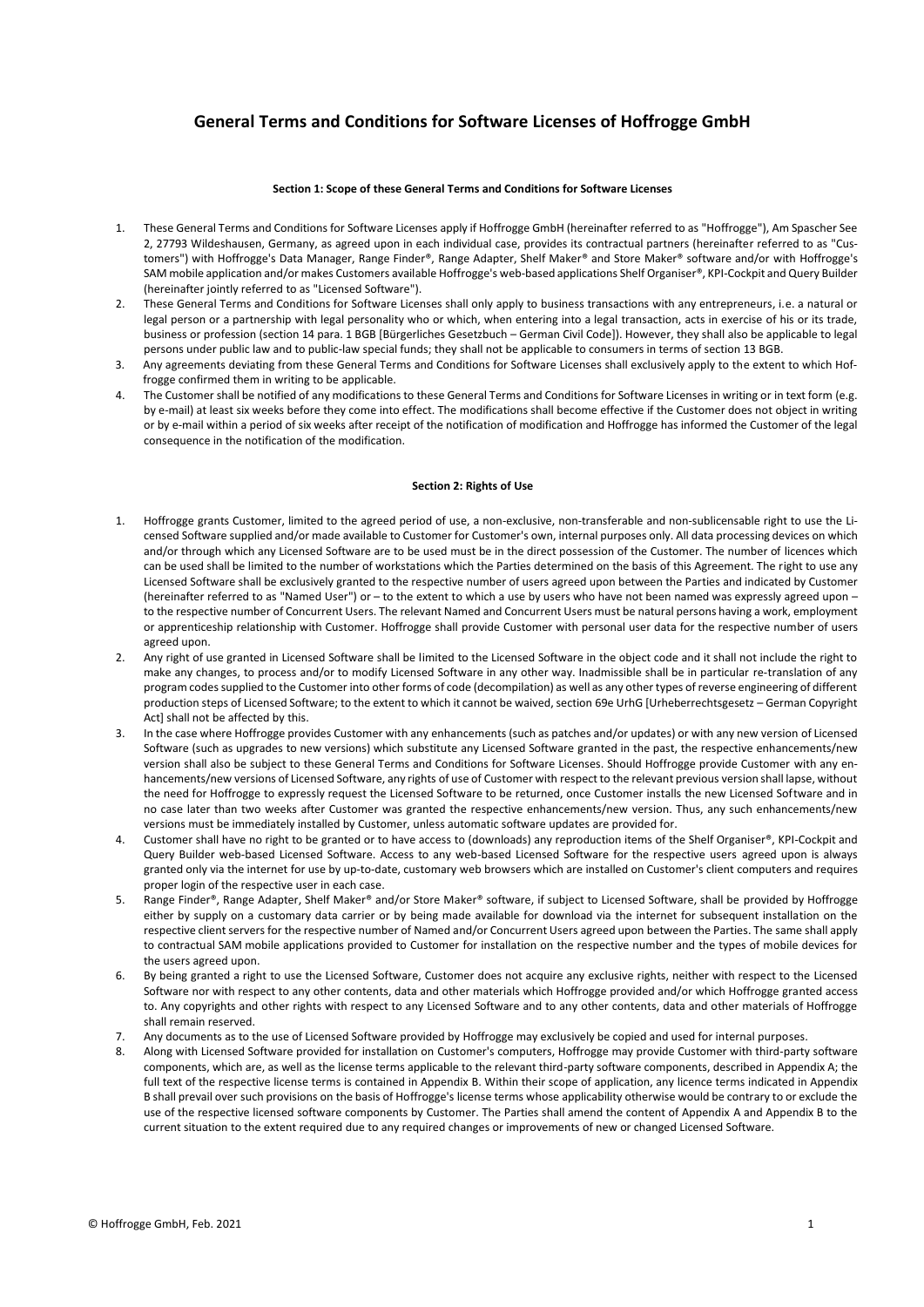#### **Section 3: Specification, Availability**

- 1. Any characteristics of Licensed Software of Hoffrogge, as well as the requirements for the state-of-the art system environment which must be employed by Customer (hardware components, operating system software program, third-party software applications, browser version and similar things) shall depend on the specification provided by Hoffrogge at the time of concluding the relevant agreement as to their licensing. With respect to the relevant characteristics and features of Licensed Software, specifications may be changed at any time and without the need to inform Customer about this to the extent to which this is required for a justified reason. Hoffrogge may do so under the condition that Customer is not put in a worse position due to such changes compared to the situation they were in at the time of contract conclusion (such as maintenance and/or enhancement of functions) and under the condition that there are no significant deviations. A justified reason shall in particular exist in the case where there are technical improvements on the market regarding the services to be rendered or in the case where any third-parties from whom Hoffrogge procures any services for the purpose of providing their own services change their service offers.
- 2. Web-based Licensed Software of Hoffrogge shall be available 24 hours a day and seven days a week. The annual average system availability shall be 99%. The same shall apply to any systems of Hoffrogge, which, if required, are provided to Customer for remote access purposes through any other software programs than the above Licensed Software (such as the provision of the "CM Toolkit Web-Service" internet-based service at https://cmttolkit.hoffrogge.com). Downtimes due to maintenance and/or software updates shall be excluded from this as well as any times during which the platform cannot be accessed via the internet because of technical or any other problems not caused by Hoffrogge, particularly in cases of force majeure, third-party faults, disruptions of the internal networks or with the ISP (internet service provider) of Customer, in case of any impairments of internet access of Customer's computers due to faulty configuration, due to any Hoffrogge software programs or hardware components which Customer failed to install (such as firewalls, virus scanners, VPN solutions and other things) or due to the non-fulfilment of system requirements defined by Hoffrogge (such as hardware features, operating system/internet browser versions). "Accessibility" shall be considered as general availability of the "https://cmtoolkit.hoffrogge.com" server service through the internet by a client computer providing unrestricted access to the internet via a standard state-of-the-art browser (Internet Explorer, Firefox, Safari). Access shall be deemed as being given if Hoffrogge is able to send a HTTPS-request through a client computer via the internet to Hoffrogge's server, provided that the request is responded by a HTTPS response message or if the data is forwarded to a middleware application intended for the receipt, respectively, within no more than 120 seconds. The Customer reserves the right to assert and prove that the web-service is still not accessible.
- 3. Interruptions of availability, transmission delays and other errors of web-based and other Licensed Software for which Hoffrogge is responsible (hereinafter referred to as "Incidents") shall be categorized as follows:
	- a) Minor Incident:
		- Cosmetic errors (mistyped texts on screen or in printouts, visual defects on screen)
		- Minor inconveniences (additional mouse clicks, few seconds of additional wait periods)
		- Errors of low impact (e.g. displaying wrong values while producing correct results)
		- Errors with existing workarounds (steps to reach a desired goal with additional mouse clicks/input)
	- b) Major Incident:
		- Reproducible errors in calculation results
		- Failure to produce screen or print output
		- Failure to open certain specific outlets for optimization
		- Significant performance Incidents (waiting times of more than 2 minutes when performing simple tasks, waiting times of more than 30 minutes when performing batch tasks (pdf creation))
	- c) Critical Incident:
		- Application fails to start
		- Application crashes (reproducibly)
		- User is completely unable to perform a major use case (cannot open any outlet for optimization, failure to display any planogram etc.)
		- Reproducible errors in calculation results
		- Web-service is unavailable
- 4. Hoffrogge will only provide 2nd and 3rd level support, i.e. Hoffrogge will only respond on incidents reported by a limited number of named key-users and system administrators to be separately agreed upon between the Parties. Hoffrogge will respond on Incidents reported by the respective key-users/system administrators using the Hoffrogge's Online Ticket System (available on https://support.hoffrogge.com/servicedesk) during Hoffrogge's usual business hours (Monday to Friday from 8 a.m. to 5 p.m. CEST, excluding public holidays in Niedersachsen and Saturdays, hereinafter referred to as "Service Times") within the following time periods to be calculated over the Service Times:
	- a) Minor: 2 business days
	- b) Major: 1 business day
	- c) Critical: 4 business hours
- 5. Incidents of other than web-based Licensed Software (e.g. Licensed Software installed on Customer's client computers or hosted on Customer's servers) shall be cured by providing patches, bug fixes, beta fixes, beta builds, service packs, updates or other new versions required for curing the Incident by electronic means (by e-mail or, at Hoffrogge's choice, by making the required new versions available for download, or by commercial data carriers).
- 6. Customer will use its best efforts to co-operate in detecting and resolving Incidents. This obligation to co-operate particularly includes (i) the obligation to immediately inform Hoffrogge about all Incidents and to describe, as detailed as possible, the symptoms of the respective Incident, (ii) to follow Hoffrogge's instructions as regards detecting and resolving an Incident, and (iii) to report to Hoffrogge all changes in Customer's own IT-Systems used in connection with Hoffrogge's web-services. The customer shall name a dedicated technical contact person having access to the affected client system (remote or physical). Hoffrogge may particularly request the following information and materials:
	- a) Incident report with a detailed Incident description including:
		- Time and date
		- User
		- Platform (OS, Version)
		- Outlet number (if applicable)
		- Expected result
		- Actual result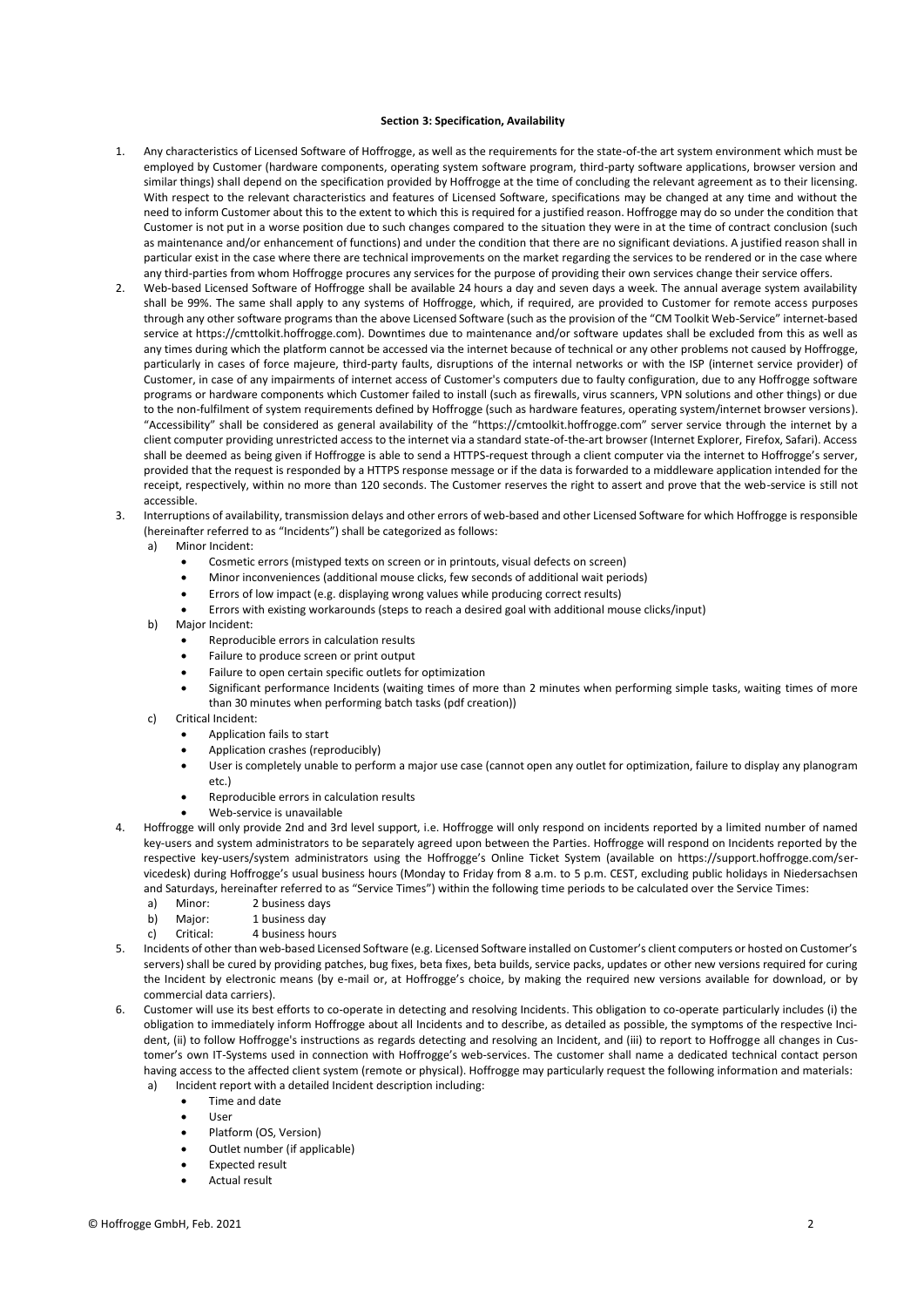- b) Network Test: Hoffrogge support may request to test network connectivity by using common tools on the client platform (e.g. ping, web browser, etc.)
- c) Screen shots documenting the Incident
- d) Local log files created by the software, transmitted by email
- Hoffrogge reserves the right to change and/or replace software components at any time, to the extent this is required due to good reasons, in particular due to a changed legal situation, error corrections, technical changes or further developments or other equivalent reasons and does not unreasonably disadvantage the customer.

#### **Section 4: Notification, Backup and Custody Obligation of Customer; Image, Article and Reference Data**

- 1. Customer shall be obligated to immediately notify Hoffrogge of any errors (such as defects, disruptions) of the Licensed Software. In this respect, Customer shall consider the trouble-shooting instructions given by Hoffrogge to the extent to which this is reasonable for him and he shall transfer any information to Hoffrogge which they dispose of and which are required to remove any defects. As a consequence, the Customer shall be in particular obligated, to the extent to which this is possible and reasonable, to communicate any error symptoms, operating conditions, previous inputs and workstations affected.
- 2. Customer shall be obligated to make backup copies of all licensed software programs and of any data processed by them on a regular basis and according to the state of the art to the extent to which these software programs/data are not exclusively saved as web applications on Hoffrogge's systems.
- 3. Customer shall be obligated to take all reasonable and adequate precautionary measures for the purpose of protecting any Licensed Software he was provided with from access of unauthorised third-parties. Customer shall also keep any original data carriers and any Licensed Software backup copies made by him within the framework of general data protection processes as well as any documentation in this respect at a safe place. In addition, Customer shall inform his employees and any other persons who are authorised to dependently use the software programs on the basis of section 2 para. 1 about the inadmissibility of making any copies beyond the scope which is provided for on the basis of this Agreement.
- 4. The Customer warrants that image, article and reference data and other contents (hereinafter only "contents") stored by him for the purpose or in the context of the use of Licenced Software or the use of other services of Hoffrogge on systems of Hoffrogge or transmitted to Hoffrogge in other way are free of any third-party rights. The Customer shall indemnify and hold Hoffrogge harmless from and against any contrary thirdparty rights and shall reimburse to Hoffrogge any costs and expenses which Hoffrogge incurs due to any third-party asserting a claim against Hoffrogge due to an infringement of the rights which such third-party is entitled to.

## **Section 5: Customer's Rights in the Case of Material Defects**

- 1. Hoffrogge shall remedy any defects of the Licensed Software, including any documentation, which Hoffrogge provided to Customer. At the exclusive discretion of Hoffrogge, defects shall be remedied by removal of defects or by subsequent deliveries.
- 2. Customer shall have the right to terminate this Agreement on the basis of section 543 para. 2 sentence 1 no. 1 BGB due to not enabling the use contractually agreed upon only in the case where Hoffrogge was granted a reasonable amount of time for removal of any defects or subsequent deliveries and where such removal of defects or delivery must be considered to have failed. Such rectification of defects may only be considered to have failed if the removal of defects or a replacement delivery is impossible, if Customer Hoffrogge refuses to do so or if Hoffrogge delays to an unreasonable extent or if Customer cannot be expected to accept this for any other reason.
- 3. Any rights of Customer due to defects shall be excluded to the extent to which Customer made or has others made any changes or modifications to the software programs without the approval of Hoffrogge.
- 4. If Hoffrogge provides services of investigating or removing any defects without being obligated to do so, Hoffrogge shall have the right to request remuneration to be paid on the basis of its standard hourly rates. This shall in particular apply in the case where evidence for defects cannot be provided or if such defects cannot be attributed to Hoffrogge. Apart from that, remuneration for additional efforts of Hoffrogge must also be paid if such efforts are caused by Customer having fulfilled their obligation to co-operate not at all or not in an appropriate manner.

#### **Section 6: Customer's Rights in the Case of Defects in Title**

- 1. Within the limitation period for defects in title, Hoffrogge shall defend and hold Customer harmless from and against any and all claims which are asserted against him due to an infringement of industrial property rights or any copyrights by the contractual use of Licensed Software. Hoffrogge shall be liable for any damages resulting from defects in title, in particular any costs and damages imposed on Customer by a court, only if Customer has immediately informed Hoffrogge about such claims in writing and only if Customer has reserved any and all defence actions and settlement negotiations to Hoffrogge.
- 2. In the case where any claims on the basis of para. 1 were asserted against Customer or in the case where this is to be expected, Hoffrogge shall have the right to change or substitute the software programs under this Agreement affected by the legal defect at their own costs to an extent which is reasonable for Customer. If this or the obtaining of a right of use is impossible by making reasonable efforts, the rights of Customer shall depend on the provisions under section 5 which shall be applicable accordingly.
- Hoffrogge is subject to no obligations whatsoever in the case where any claims under para. 1 are based on any software programs or data provided by Customer or on the fact that Customer does not used the valid, unchanged original version of the Licensed Software or that Customer uses them under conditions which deviate from those determined in this Agreement.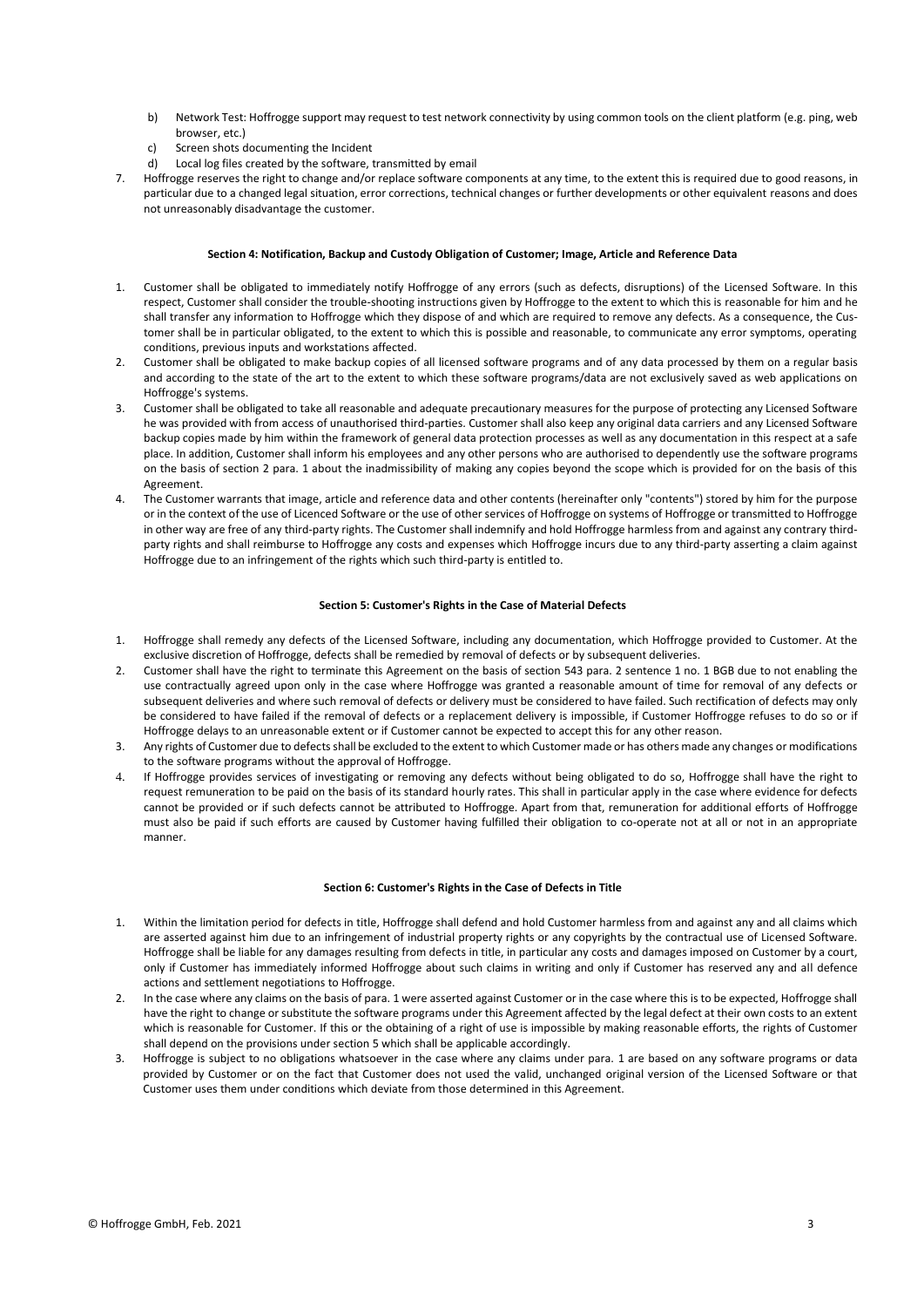#### **Section 7: Limitation of Liability**

- 1. Hoffrogge may only be held liable for damages (including futile expenses) of the customer for whatever legal reason, if Hoffrogge caused the damages intentionally or through gross negligence, if they are the consequence of the absence of a guaranteed quality of the service, if they are based on a culpable violation of an essential contractual obligation (see para. 2), if they are the consequence of a culpable injury to health, body or life, or for which liability according to the Product Liability Act is provided. In the event of a merely negligent breach of an essential contractual obligation (see para. 2) Hoffrogge's liability is, however, limited to such damages, the occurrence of which must typically and predictably be expected within the framework of the provision of the agreed services. This limitation does not apply if damage is the result of injury to health, body or life.
- 2. Essential contractual obligations are such contractual obligations whose fulfilment is essential for the proper performance of the contract and on whose compliance the customer may regularly rely, and whose violation on the other hand jeopardises the achievement of the contractual purpose.
- 3. Unless otherwise stated above under para. 1 and 2, any liability of Hoffrogge, irrespective of the legal basis, is excluded.
- 4. The limitations of liability pursuant to Clauses 1 to 3 shall also apply mutatis mutandis in favour of Hoffrogge's employees and agents.
- 5. Further limitations and exclusions of liability according to individual framework and individual agreements concluded between Hoffrogge and the customer remain unaffected.

### **Section 8: Term of the Licence, Termination of the Licence Relationship**

- 1. Unless otherwise agreed upon between the Parties, an initial term of use shall commence at time when the respective Licensed Software, which are the subject matter of this Agreement, is provided and/or from the time when Customer is granted access to it (the earlier date shall be decisive) and shall expire at the end of the respective calendar year the software was provided/made accessible. The term of use shall be automatically extended by additional one-year periods, unless the licence relationship was terminated prior to the end of the then current term by one of the Parties. For this purpose, a six-month period of notice prior to the end of the respective term must be complied with. In any case the license term shall expire at the end of any individual agreement covering the supply / making accessible the Licensed Software.
- 2. Any rights to termination by Customer on the basis of section 5 para. 2 under these General Terms and Conditions for Software Licenses shall not be affected by this.
- 3. The right of both Parties to extraordinarily termination for cause shall not be affected by this.
- 4. Terminations must be made in writing to be legally effective.

#### **Section 9: Return/Deletion**

- 1. Upon termination of this contractual relationship, Customer shall be obligated to return to Hoffrogge the Licensed Software saved on the original data carriers, including any dongles, manuals and possible additional documentations in this respect. To the extent to which this is applicable, any copies of Hoffrogge's software programs made by Customer must be immediately, completely and finally deleted; such deletion shall be confirmed in writing.
- 2. Instead of the return, Hoffrogge shall also have the right to request the Licensed Software, including any and all copies thereof, to be deleted and the manuals and documentations Customer were provided with to be destroyed.
- 3. Any use of Licensed Software after the contractual relationship was terminated shall not be admissible.

#### **Section 10: Non-Disclosure**

- 1. The Customer shall keep confidential any business and trade secrets of Hoffrogge which were provided, made accessible or otherwise communicated to Customer by Hoffrogge for an unlimited period of time, and may neither record or distribute them nor to exploit them in any way. The term "business and company secrets" shall include any commercial, operational, organisational and technical knowledge, processes and information which Hoffrogge describes as confidential and/or which are recognisable as being of confidential nature considering any other circumstances and any documents and materials which serve internal purposes only. These business and company secrets of Hoffrogge, in relation to which Customer is obligated to non-disclosure, shall in particular include any technical data, expertise, the scope of functions and functionalities of Hoffrogge's software programs as well as, in particular, their source codes and other IT-related information which Hoffrogge provides to Customer, which Hoffrogge grant access to or which Hoffrogge discloses in any other way.
- 2. Unless this had not yet been done, Customer shall, by making adequate contractual agreements with any employees working for them, ensure that such employees also refrain from exploiting, transferring or recording any information, business and/or company secrets described under para. 1 without being authorised to do so and that they are also subject to a non-disclosure obligation identical to the one Customer is subject to.
- 3. The non-disclosure obligation under para. 1 above shall not be applicable to information in relation to which Customer is able to provide written documents showing
	- a) that he already owned or possessed such information prior to the time of disclosure and that he received such information without any third-party's breach of any confidentiality obligation; or
	- b) that the information became known or publicly available prior to its disclosure to him; or
	- c) that the information became known or publicly available after its disclosure to the Partner without any intentional or negligent participation, co-operation or other actions of the Customer; or
- d) that he or his affiliates are obliged to disclose the Confidential Information pursuant to legislation, court order, or stock exchange rules. In the event that the Customer becomes legally compelled to make an announcement or disclosure by law, stock exchange rules or by any court or regulatory authority, the Receiving Party shall provide the Disclosing Party with prompt written notice that such announcement or disclosure is required. Prior to the announcement or disclosure, the Receiving Party shall consult with the Disclosing Party regarding the proposed content of the announcement or disclosure. In any case the Receiving Party will furnish only that portion of the Confidential Information which is legally required to be disclosed or announced.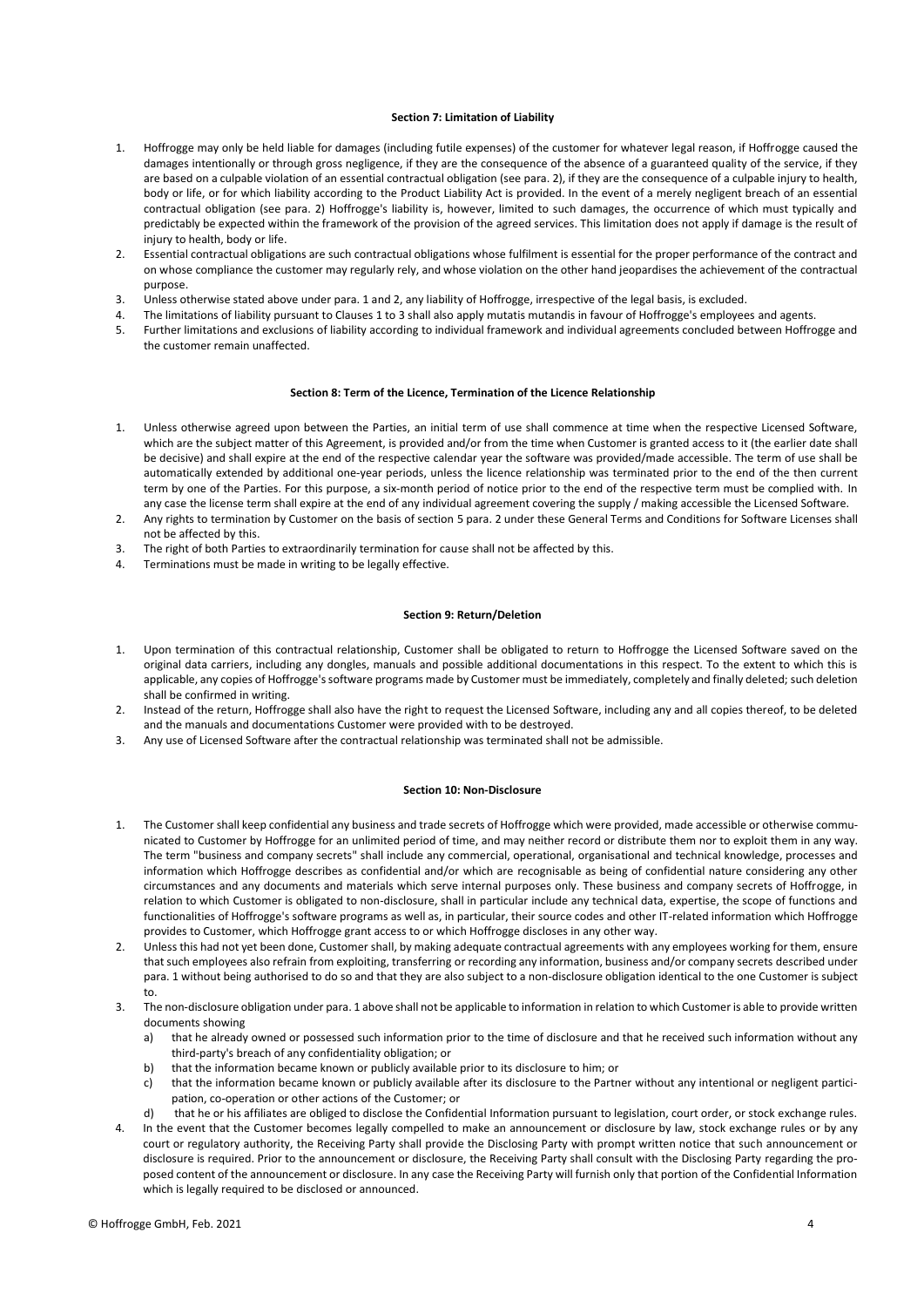5. Customer undertakes, depending on the exclusive discretion of Hoffrogge, to return to Hoffrogge any and all documents, files and records containing confidential information as well as any copies thereof if and to the extent to which these are no longer required for the purpose of fulfilling any obligations in relation to this business relationship or for the purpose of fulfilling any statutory obligation to preserve business documents; apart from that, Customer shall have no right of retention with respect to such materials.

## **Section 11: Final Provisions**

- 1. There are no additional agreements to this Agreement. Alterations or additions shall be valid only if in writing. This written form requirement may be waived only by a separate agreement, which itself must be in writing.
- 2. The invalidity of one or several provisions under this Agreement shall not affect the validity of the remaining provisions of this Agreement. Should one or several provisions under this Agreement be or become wholly or partially invalid or unenforceable or should there be a loophole in the contract, this shall not affect the validity of the remaining provisions. Subject to the provision in § 306 para. 2 BGB, the invalid or unenforceable provision shall be deemed to be replaced by a valid provision which comes as closest as possible to the economic meaning and purpose of the invalid or unenforceable provision. In the event of a loophole, the provision shall be deemed to have been agreed which corresponds to what would have been agreed according to the economic sense and purpose of this contract if the contracting parties had considered the matter from the outset.
- 3. This Agreement shall be subject to German law with the exception of the provisions of the United Nations Convention on Contracts for the International Sale of Goods (CISG) and such conflict-of-law rules according to which other than German law would be applicable. The place of jurisdiction shall be Hoffrogge's place of business.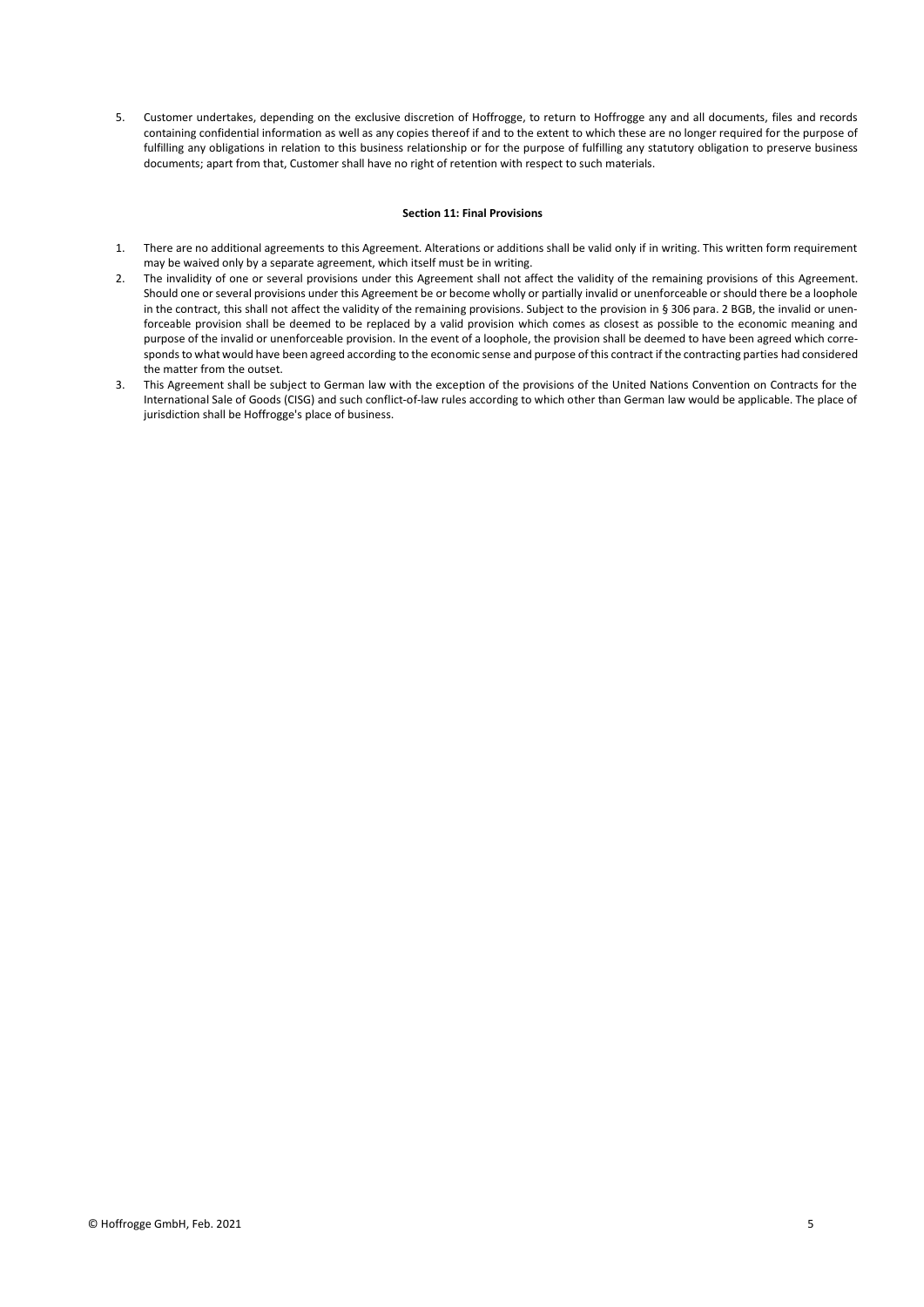## **Appendix A: Overview of Software Licenses of Third Parties**

Together with Hoffrogge Licensed Software being installed on hardware of the Customer, the following third-party software components may be provided:

| Library                                                                       | Copyright                                                                           | License                                                                              |
|-------------------------------------------------------------------------------|-------------------------------------------------------------------------------------|--------------------------------------------------------------------------------------|
| Amazon Corretto OpenJDK                                                       | © Oracle and/or its affiliates, Amazon                                              | GPLv2CE (copy below)                                                                 |
| AndroidSVG v1.3 (or higher)                                                   | © 2018, Paul LeBeau, Cave Rock Software Ltd.                                        | Apache License, version 2.0 (copy below)                                             |
| Apache Commons Collections v4.0 (or higher)                                   | © Apache Software Foundation (ASF)                                                  | Apache License, version 2.0 (copy below)                                             |
| Apache Commons Compress v1.18 (or higher)                                     | © Apache Software Foundation (ASF)                                                  | Apache License, version 2.0 (copy below)                                             |
| Apache Commons IO v2.2 (or higher)                                            | © Apache Software Foundation (ASF)                                                  | Apache License, version 2.0 (copy below)                                             |
| Apache Commons XML Graphics v2.3 (or higher)                                  | © Apache Software Foundation (ASF)                                                  | Apache License, version 2.0 (copy below)                                             |
| Apache Log4J v1.2.17 (or higher)                                              | © Apache Software Foundation (ASF)                                                  | Apache License, version 2.0 (copy below)                                             |
| Apache POI v3.14 (or higher)                                                  | © Apache Software Foundation (ASF)                                                  | Apache License, version 2.0 (copy below)                                             |
| Apache Xalan v2.7.2 (or higher)                                               | © Apache Software Foundation (ASF)                                                  | Apache License, version 2.0 (copy below)                                             |
| Apache XML Beans v2.6.0 (or higher)                                           | © Apache Software Foundation (ASF)                                                  | Apache License, version 2.0 (copy below)                                             |
| Barcode4J v2.1.0 (or higher)                                                  | © 2010, Jeremias Maerki                                                             | Apache License, version 2.0 (copy below)                                             |
| Bouncy Castle v1.40 (or higher)                                               | © 2000 - 2015, The Legion of the Bouncy Castle Inc.                                 | MIT license (copy below)                                                             |
| ControlsFX v8.4.12 (or higher)                                                | © 2013-2017, ControlsFX                                                             | 3-clause BSD license (copy below)                                                    |
| Docx4j v6.1.1 (or higher)                                                     | C 2008 Plutext Pty Ltd.                                                             | Apache License, version 2.0 (copy below)                                             |
| GNU Trove (trove4j) v3.0.3 (or higher)                                        | © 2001, Eric D. Friedman, © 2009, Rob Eden, Jeff Randall                            | LGPL license, version 3.0 (copy below)                                               |
| Google Dagger v2.30.1 (or higher)                                             | © 2012, The Dagger Authors                                                          | Apache 2.0 (copy below)                                                              |
| Google Gson v2.6.2 (or higher)                                                | © 2008, Google Inc.                                                                 | Apache License, version 2.0 (copy below)                                             |
| Google Guava v18.0 (or higher)                                                | © 2011, The Guava Authors                                                           | Apache License, version 2.0 (copy below)                                             |
| Google Protocol Buffers v3.14.0 (or higher)                                   | © 2008, Google Inc.                                                                 | 3-clause BSD license (copy below)                                                    |
| Google Roboto v2.136 (or higher)                                              | © 2016, Google                                                                      | Apache License, version 2.0 (copy below                                              |
| graphviz-java v0.18.0 (or higher)                                             | © 2015, Stefan Niederhauser                                                         | Apache 2.0 (copy below)                                                              |
| ICEpdf v5.0.4 (or higher)                                                     | © 2016, ICEsoft Technologies Inc.                                                   | Apache License, version 2.0 (copy below)                                             |
| iText v2.1.4                                                                  | © 2000, Bruno Lowagie                                                               | LGPL license, version 3.0 (copy below)                                               |
| Japura-GUI v7.5.2 (or higher)                                                 | © 2011 - 2012, Carlos Eduardo Leite de Andrade                                      | LGPL license, version 3.0 (copy below)                                               |
| JFoenix v8.0.10 (or higher)                                                   | © 2015, Shadi Shaheen, Bachir Elias, Marwan Helou, Gerard<br>Moubarak, Rayan Jreije | Apache 2.0 (copy below)                                                              |
| Java Email Address Validator                                                  | © 2008 - Les Hazlewood (leshazlewood.com)                                           | Apache License, version 2.0 (copy below)                                             |
| JDesktop SwingWorker v1.1                                                     | © 2005, Sun Microsystems Inc.                                                       | LGPL license, version 2.1 (copy below)                                               |
| JFreeChart v1.0.12 (or higher)                                                | © 2000 - 2007, Object Refinery Limited and Contributors                             | LGPL license, version 3.0 (copy below)                                               |
| JGoodies Binding v2.0.6 (or higher)                                           | © 2002 - 2008, JGoodies Karsten Lentzsch                                            | BSD license (copy below)                                                             |
| JGoodies Forms v1.0.7 (or higher)                                             | C 2002 - 2006, JGoodies Karsten Lentzsch                                            | BSD license (copy below)                                                             |
| Joda Time v2.3 (or higher)                                                    | © 2001 - 2005, Stephen Colebourne                                                   | Apache License, version 2.0 (copy below)                                             |
| Kotlin v1.2 (or higher)                                                       | © 2010-2015 JetBrains s.r.o.                                                        | Apache 2.0 (copy below)                                                              |
| LibrePDF OpenPDF v1.3.22 (or higher)                                          | © 2020, The OpenPDF Project                                                         | LGPL v2.1 (copy below)                                                               |
| Material Components for Android v1.3.0 (or higher)                            | © 2019, The Android Open Source Project                                             | Apache 2.0 (copy below)                                                              |
| Material Components for iOS v119.1.3 (or higher)                              | © 2018, the Material Components for iOS authors                                     | Apache 2.0 (copy below)                                                              |
| MapDB v1.0.7 (or higher)                                                      | C 2012, Jan Kotek                                                                   | Apache License, version 2.0 (copy below)                                             |
| MigLayout v4.2 (or higher)                                                    | © 2004, Mikael Grev, MiG InfoCom AB.                                                | BSD license (copy below)                                                             |
| MobiDevelop's RoboVM Fork v2.3.5 (or higher)                                  | © 2017, MobiDevelop                                                                 | Apache License, version 2.0 (copy below)                                             |
| OpenCV v3.2.0 (or higher)                                                     | © 2017, OpenCV team                                                                 | 3-clause BSD license (copy below)                                                    |
| OpenJFX                                                                       | © Oracle and/or its affiliates                                                      | GPLv2CE (copy below)                                                                 |
| RoboGuice v3.0.1 (or higher)                                                  | © 2009 - 2014, roboguice committers                                                 | Apache License, version 2.0 (copy below)                                             |
| Simple Logging Facade for Java (SLF4J) v1.5.10 (or higher)                    | © 2004 - 2008, QOS.ch                                                               | MIT license (copy below)                                                             |
| Square OkHTTP v2.3.0 (or higher)                                              | © 2013, Square Inc.                                                                 | Apache License, version 2.0 (copy below)                                             |
| Square OkIO v1.8.0 (or higher)                                                | © 2013, Square Inc.                                                                 | Apache License, version 2.0 (copy below)                                             |
| Square Retrofit v1.9.0 (or higher)                                            | © 2013, Square Inc.                                                                 | Apache License, version 2.0 (copy below)                                             |
| Square Wire v1.8.0 (or higher)                                                | © 2013, Square Inc.                                                                 | Apache License, version 2.0 (copy below)                                             |
| StAX API v1.0.1 (or higher)                                                   | © 2005, Aleksander Slominski, Chris Fry                                             | Apache License, version 2.0 (copy below)                                             |
| SVG Salamander v1.0 (or higher)                                               | C 2004, Mark McKay                                                                  | BSD license (copy below)                                                             |
| SVGgh v1.10.3 (or higher)                                                     | © 2011 - 2014, Glenn R. Howes                                                       | MIT license (copy below)                                                             |
| Swing Application Framework v1.03 (or higher)                                 | © 2006, Sun Microsystems Inc.                                                       | LGPL license, version 2.1 (copy below)                                               |
|                                                                               | © 2008, Sun Microsystems Inc.                                                       |                                                                                      |
| SwingX v1.6.1 (or higher)<br>The Android Open Source Project v6.0 (or higher) |                                                                                     | LGPL license, version 3.0 (copy below)<br>Apache License, version 2.0 (copy below)   |
|                                                                               | © 2016, The Android Open Source Project<br>© 2016 - Joshua MacDonald                |                                                                                      |
| XDelta3 v3.1.0 (or higher)<br>ZXing v3.3.0 (or higher)                        | © 2009, ZXing authors                                                               | Apache License, version 2.0 (copy below)<br>Apache License, version 2.0 (copy below) |
|                                                                               |                                                                                     |                                                                                      |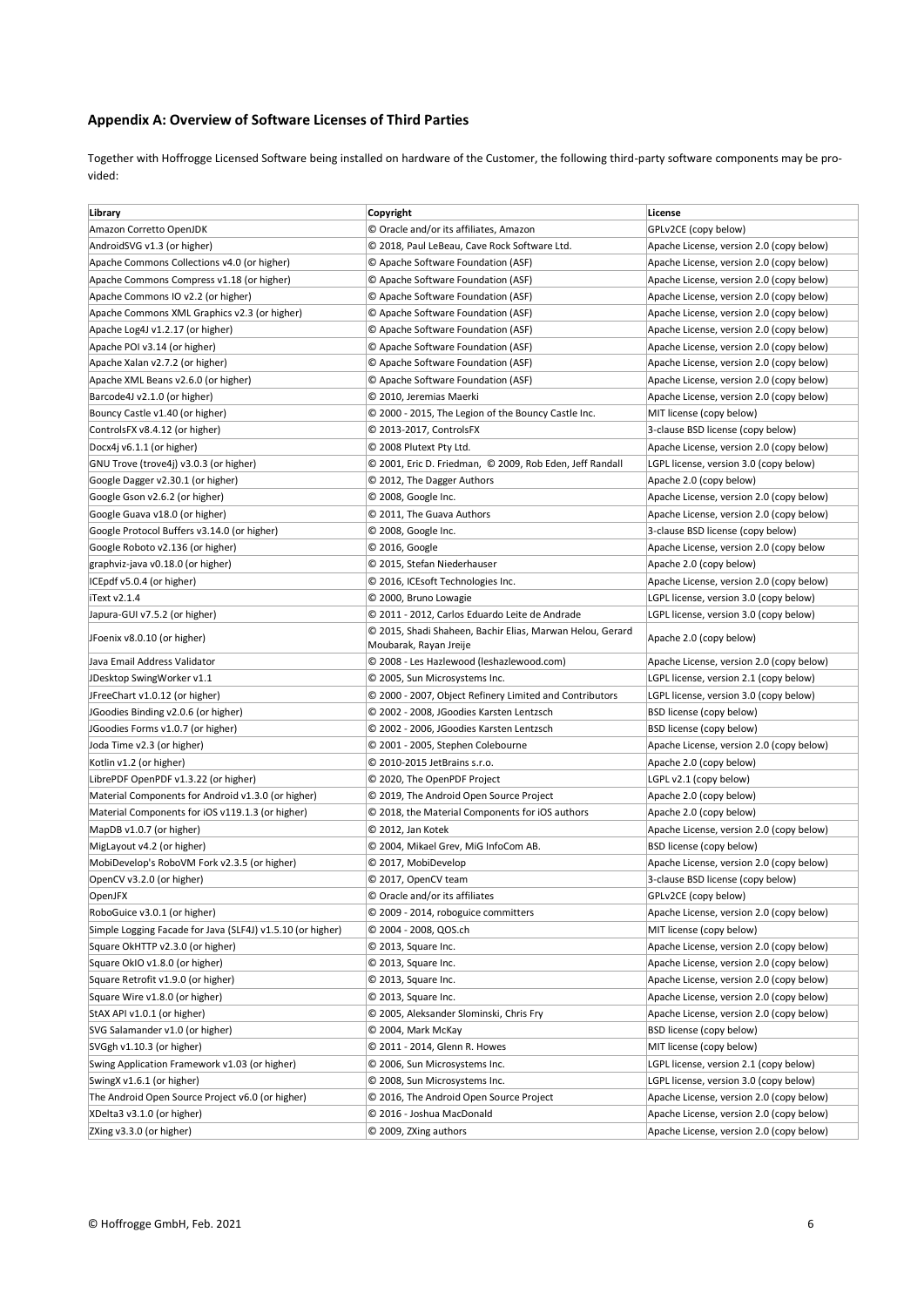## **Appendix B: License Terms and Conditions of Third-Party Software-Components**

#### **Apache License**

Version 2.0, January 2004

## <http://www.apache.org/licenses/>

TERMS AND CONDITIONS FOR USE, REPRODUCTION, AND DISTRIBUTION

## **1. Definitions**.

"License" shall mean the terms and conditions for use, reproduction, and distribution as defined by Sections 1 through 9 of this document.

"Licensor" shall mean the copyright owner or entity authorized by the copyright owner that is granting the License.

"Legal Entity" shall mean the union of the acting entity and all other entities that control, are controlled by, or are under common control with that entity. For the purposes of this definition, "control" means (i) the power, direct or indirect, to cause the direction or management of such entity, whether by contract or otherwise, or (ii) ownership of fifty percent (50%) or more of the outstanding shares, or (iii) beneficial ownership of such entity. "You" (or "Your") shall mean an individual or Legal Entity exercising permissions granted by this License.

"Source" form shall mean the preferred form for making modifications, including but not limited to software source code, documentation source, and configuration files.

"Object" form shall mean any form resulting from mechanical transformation or translation of a Source form, including but not limited to compiled object code, generated documentation, and conversions to other media types.

"Work" shall mean the work of authorship, whether in Source or Object form, made available under the License, as indicated by a copyright notice that is included in or attached to the work (an example is provided in the Appendix below).

"Derivative Works" shall mean any work, whether in Source or Object form, that is based on (or derived from) the Work and for which the editorial revisions, annotations, elaborations, or other modifications represent, as a whole, an original work of authorship. For the purposes of this License, Derivative Works shall not include works that remain separable from, or merely link (or bind by name) to the interfaces of, the Work and Derivative Works thereof.

"Contribution" shall mean any work of authorship, including the original version of the Work and any modifications or additions to that Work or Derivative Works thereof, that is intentionally submitted to Licensor for inclusion in the Work by the copyright owner or by an individual or Legal Entity authorized to submit on behalf of the copyright owner. For the purposes of this definition, "submitted" means any form of electronic, verbal, or written communication sent to the Licensor or its representatives, including but not limited to communication on electronic mailing lists, source code control systems, and issue tracking systems that are managed by, or on behalf of, the Licensor for the purpose of discussing and improving the Work, but excluding communication that is conspicuously marked or otherwise designated in writing by the copyright owner as "Not a Contribution."

"Contributor" shall mean Licensor and any individual or Legal Entity on behalf of whom a Contribution has been received by Licensor and subsequently incorporated within the Work.

**2. Grant of Copyright License**. Subject to the terms and conditions of this License, each Contributor hereby grants to You a perpetual, worldwide, nonexclusive, no-charge, royalty-free, irrevocable copyright license to reproduce, prepare Derivative Works of, publicly display, publicly perform, sublicense, and distribute the Work and such Derivative Works in Source or Object form.

**3. Grant of Patent License**. Subject to the terms and conditions of this License, each Contributor hereby grants to You a perpetual, worldwide, nonexclusive, no-charge, royalty-free, irrevocable (except as stated in this section) patent license to make, have made, use, offer to sell, sell, import, and otherwise transfer the Work, where such license applies only to those patent claims licensable by such Contributor that are necessarily infringed by their Contribution(s) alone or by combination of their Contribution(s) with the Work to which such Contribution(s) was submitted. If You institute patent litigation against any entity (including a cross-claim or counterclaim in a lawsuit) alleging that the Work or a Contribution incorporated within the Work constitutes direct or contributory patent infringement, then any patent licenses granted to You under this License for that Work shall terminate as of the date such litigation is filed.

**4. Redistribution**. You may reproduce and distribute copies of the Work or Derivative Works thereof in any medium, with or without modifications, and in Source or Object form, provided that You meet the following conditions:

- 1. You must give any other recipients of the Work or Derivative Works a copy of this License; and
- 2. You must cause any modified files to carry prominent notices stating that You changed the files; and
- 3. You must retain, in the Source form of any Derivative Works that You distribute, all copyright, patent, trademark, and attribution notices from the Source form of the Work, excluding those notices that do not pertain to any part of the Derivative Works; and
- 4. If the Work includes a "NOTICE" text file as part of its distribution, then any Derivative Works that You distribute must include a readable copy of the attribution notices contained within such NOTICE file, excluding those notices that do not pertain to any part of the Derivative Works, in at least one of the following places: within a NOTICE text file distributed as part of the Derivative Works; within the Source form or documentation, if provided along with the Derivative Works; or, within a display generated by the Derivative Works, if and wherever such third-party notices normally appear. The contents of the NOTICE file are for informational purposes only and do not modify the License. You may add Your own attribution notices within Derivative Works that You distribute, alongside or as an addendum to the NOTICE text from the Work, provided that such additional attribution notices cannot be construed as modifying the License.
	- You may add Your own copyright statement to Your modifications and may provide additional or different license terms and conditions for use, reproduction, or distribution of Your modifications, or for any such Derivative Works as a whole, provided Your use, reproduction, and distribution of the Work otherwise complies with the conditions stated in this License.

**5. Submission of Contributions**. Unless You explicitly state otherwise, any Contribution intentionally submitted for inclusion in the Work by You to the Licensor shall be under the terms and conditions of this License, without any additional terms or conditions. Notwithstanding the above, nothing herein shall supersede or modify the terms of any separate license agreement you may have executed with Licensor regarding such Contributions. **6. Trademarks**. This License does not grant permission to use the trade names, trademarks, service marks, or product names of the Licensor, except as

required for reasonable and customary use in describing the origin of the Work and reproducing the content of the NOTICE file.

**7. Disclaimer of Warranty**. Unless required by applicable law or agreed to in writing, Licensor provides the Work (and each Contributor provides its Contributions) on an "AS IS" BASIS, WITHOUT WARRANTIES OR CONDITIONS OF ANY KIND, either express or implied, including, without limitation, any warranties or conditions of TITLE, NON-INFRINGEMENT, MERCHANTABILITY, or FITNESS FOR A PARTICULAR PURPOSE. You are solely responsible for determining the appropriateness of using or redistributing the Work and assume any risks associated with Your exercise of permissions under this License.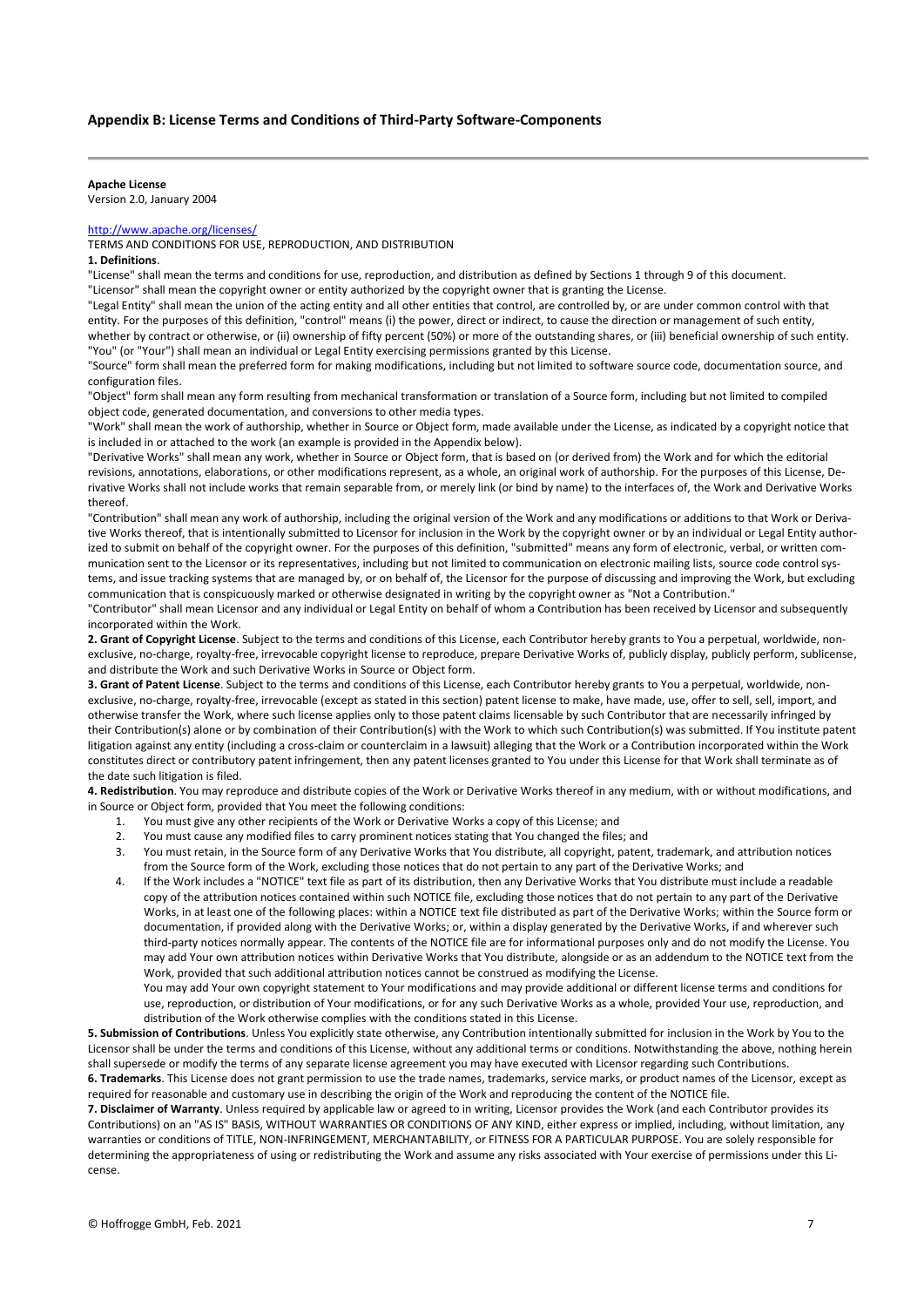**8. Limitation of Liability**. In no event and under no legal theory, whether in tort (including negligence), contract, or otherwise, unless required by applicable law (such as deliberate and grossly negligent acts) or agreed to in writing, shall any Contributor be liable to You for damages, including any direct, indirect, special, incidental, or consequential damages of any character arising as a result of this License or out of the use or inability to use the Work (including but not limited to damages for loss of goodwill, work stoppage, computer failure or malfunction, or any and all other commercial damages or losses), even if such Contributor has been advised of the possibility of such damages.

**9. Accepting Warranty or Additional Liability**. While redistributing the Work or Derivative Works thereof, You may choose to offer, and charge a fee for, acceptance of support, warranty, indemnity, or other liability obligations and/or rights consistent with this License. However, in accepting such obligations, You may act only on Your own behalf and on Your sole responsibility, not on behalf of any other Contributor, and only if You agree to indemnify, defend, and hold each Contributor harmless for any liability incurred by, or claims asserted against, such Contributor by reason of your accepting any such warranty or additional liability.

## **BSD License**

© <YEAR>, <OWNER>

## All rights reserved.

Redistribution and use in source and binary forms, with or without modification, are permitted provided that the following conditions are met:

1. Redistributions of source code must retain the above copyright notice, this list of conditions and the following disclaimer.

2. Redistributions in binary form must reproduce the above copyright notice, this list of conditions and the following disclaimer in the documentation and/or other materials provided with the distribution.

THIS SOFTWARE IS PROVIDED BY THE COPYRIGHT HOLDERS AND CONTRIBUTORS "AS IS" AND ANY EXPRESS OR IMPLIED WARRANTIES, INCLUDING, BUT NOT LIMITED TO, THE IMPLIED WARRANTIES OF MERCHANTABILITY AND FITNESS FOR A PARTICULAR PURPOSE ARE DISCLAIMED. IN NO EVENT SHALL THE COPYRIGHT HOLDER OR CONTRIBUTORS BE LIABLE FOR ANY DIRECT, INDIRECT, INCIDENTAL, SPECIAL, EXEMPLARY, OR CONSEQUENTIAL DAMAGES (INCLUDING, BUT NOT LIMITED TO, PROCUREMENT OF SUBSTITUTE GOODS OR SERVICES; LOSS OF USE, DATA, OR PROFITS; OR BUSINESS INTERRUP-TION) HOWEVER CAUSED AND ON ANY THEORY OF LIABILITY, WHETHER IN CONTRACT, STRICT LIABILITY, OR TORT (INCLUDING NEGLIGENCE OR OTHER-WISE) ARISING IN ANY WAY OUT OF THE USE OF THIS SOFTWARE, EVEN IF ADVISED OF THE POSSIBILITY OF SUCH DAMAGE.

## **3-clause BSD License**

## © <YEAR>, <OWNER>

All rights reserved.

Redistribution and use in source and binary forms, with or without modification, are permitted provided that the following conditions are met:

1. Redistributions of source code must retain the above copyright notice, this list of conditions and the following disclaimer.

2. Redistributions in binary form must reproduce the above copyright notice, this list of conditions and the following disclaimer in the documentation and/or other materials provided with the distribution.

3. Neither the names of the copyright holders nor the names of the contributors may be used to endorse or promote products derived from this software without specific prior written permission.

THIS SOFTWARE IS PROVIDED BY THE COPYRIGHT HOLDERS AND CONTRIBUTORS "AS IS" AND ANY EXPRESS OR IMPLIED WAR-RANTIES, INCLUDING, BUT NOT LIMITED TO, THE IMPLIED WARRANTIES OF MERCHANTABILITY AND FITNESS FOR A PARTICU-LAR PURPOSE ARE DISCLAIMED. IN NO EVENT SHALL THE COPYRIGHT HOLDER OR CONTRIBUTORS BE LIABLE FOR ANY DIRECT, INDIRECT, INCIDENTAL, SPECIAL, EXEMPLARY, OR CONSEQUENTIAL DAMAGES (INCLUDING, BUT NOT LIMITED TO, PROCURE-MENT OF SUBSTITUTE GOODS OR SERVICES; LOSS OF USE, DATA, OR PROFITS; OR BUSINESS INTERRUPTION) HOWEVER CAUSED AND ON ANY THEORY OF LIABILITY, WHETHER IN CONTRACT, STRICT LIABILITY, OR TORT (INCLUDING NEGLIGENCE OR OTHER-WISE) ARISING IN ANY WAY OUT OF THE USE OF THIS SOFTWARE, EVEN IF ADVISED OF THE POSSIBILITY OF SUCH DAMAGE.

#### **The MIT License (MIT)**

## © <year> <copyright holders>

Permission is hereby granted, free of charge, to any person obtaining a copy of this software and associated documentation files (the "Software"), to deal in the Software without restriction, including without limitation the rights to use, copy, modify, merge, publish, distribute, sublicense, and/or sell copies of the Software, and to permit persons to whom the Software is furnished to do so, subject to the following conditions:

The above copyright notice and this permission notice shall be included in all copies or substantial portions of the Software.

THE SOFTWARE IS PROVIDED "AS IS", WITHOUT WARRANTY OF ANY KIND, EXPRESS OR IMPLIED, INCLUDING BUT NOT LIMITED TO THE WARRANTIES OF MERCHANTABILITY, FITNESS FOR A PARTICULAR PURPOSE AND NONINFRINGEMENT. IN NO EVENT SHALL THE AUTHORS OR COPYRIGHT HOLDERS BE LIABLE FOR ANY CLAIM, DAMAGES OR OTHER LIABILITY, WHETHER IN AN ACTION OF CONTRACT, TORT OR OTHERWISE, ARISING FROM, OUT OF OR IN CONNECTION WITH THE SOFTWARE OR THE USE OR OTHER DEALINGS IN THE SOFTWARE.

## **GNU LESSER GENERAL PUBLIC LICENSE**

## Version 3, 29 June 2007

© 2007 Free Software Foundation, Inc. < [http://fsf.org/>](http://fsf.org/)

Everyone is permitted to copy and distribute verbatim copies of this license document, but changing it is not allowed.

This version of the GNU Lesser General Public License incorporates the terms and conditions of version 3 of the GNU General Public License, supplemented by the additional permissions listed below.

#### **0. Additional Definitions.**

As used herein, "this License" refers to version 3 of the GNU Lesser General Public License, and the "GNU GPL" refers to version 3 of the GNU General Public License.

"The Library" refers to a covered work governed by this License, other than an Application or a Combined Work as defined below.

An "Application" is any work that makes use of an interface provided by the Library, but which is not otherwise based on the Library. Defining a subclass of a class defined by the Library is deemed a mode of using an interface provided by the Library.

A "Combined Work" is a work produced by combining or linking an Application with the Library. The particular version of the Library with which the Combined Work was made is also called the "Linked Version".

The "Minimal Corresponding Source" for a Combined Work means the Corresponding Source for the Combined Work, excluding any source code for portions of the Combined Work that, considered in isolation, are based on the Application, and not on the Linked Version.

The "Corresponding Application Code" for a Combined Work means the object code and/or source code for the Application, including any data and utility programs needed for reproducing the Combined Work from the Application, but excluding the System Libraries of the Combined Work. **1. Exception to Section 3 of the GNU GPL.**

© Hoffrogge GmbH, Feb. 2021 8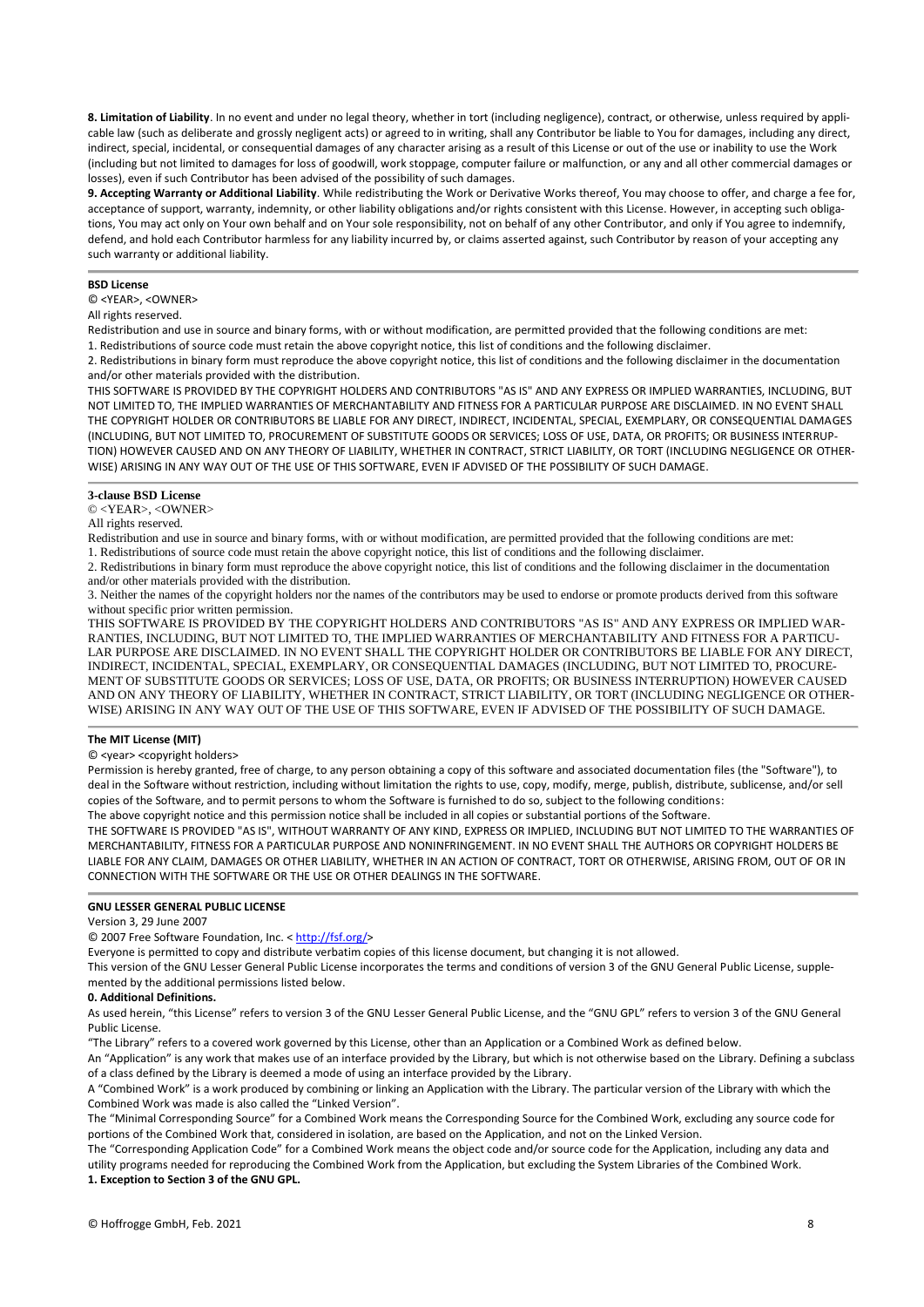You may convey a covered work under sections 3 and 4 of this License without being bound by section 3 of the GNU GPL.

## **2. Conveying Modified Versions.**

If you modify a copy of the Library, and, in your modifications, a facility refers to a function or data to be supplied by an Application that uses the facility (other than as an argument passed when the facility is invoked), then you may convey a copy of the modified version:

a) under this License, provided that you make a good faith effort to ensure that, in the event an Application does not supply the function or data, the facility still operates, and performs whatever part of its purpose remains meaningful, or

b) under the GNU GPL, with none of the additional permissions of this License applicable to that copy.

## **3. Object Code Incorporating Material from Library Header Files.**

The object code form of an Application may incorporate material from a header file that is part of the Library. You may convey such object code under terms of your choice, provided that, if the incorporated material is not limited to numerical parameters, data structure layouts and accessors, or small macros, inline functions and templates (ten or fewer lines in length), you do both of the following:

a) Give prominent notice with each copy of the object code that the Library is used in it and that the Library and its use are covered by this License. b) Accompany the object code with a copy of the GNU GPL and this license document.

## **4. Combined Works.**

You may convey a Combined Work under terms of your choice that, taken together, effectively do not restrict modification of the portions of the Library contained in the Combined Work and reverse engineering for debugging such modifications, if you also do each of the following:

a) Give prominent notice with each copy of the Combined Work that the Library is used in it and that the Library and its use are covered by this License.

b) Accompany the Combined Work with a copy of the GNU GPL and this license document.

c) For a Combined Work that displays copyright notices during execution, include the copyright notice for the Library among these notices, as well as a reference directing the user to the copies of the GNU GPL and this license document.

d) Do one of the following:

0) Convey the Minimal Corresponding Source under the terms of this License, and the Corresponding Application Code in a form suitable for, and under terms that permit, the user to recombine or relink the Application with a modified version of the Linked Version to produce a modified Combined Work, in the manner specified by section 6 of the GNU GPL for conveying Corresponding Source. 1) Use a suitable shared library mechanism for linking with the Library. A suitable mechanism is one that (a) uses at run time a copy of

the Library already present on the user's computer system, and (b) will operate properly with a modified version of the Library that is interface-compatible with the Linked Version.

e) Provide Installation Information, but only if you would otherwise be required to provide such information under section 6 of the GNU GPL, and only to the extent that such information is necessary to install and execute a modified version of the Combined Work produced by recombining or relinking the Application with a modified version of the Linked Version. (If you use option 4d0, the Installation Information must accompany the Minimal Corresponding Source and Corresponding Application Code. If you use option 4d1, you must provide the Installation Information in the manner specified by section 6 of the GNU GPL for conveying Corresponding Source.)

#### **5. Combined Libraries.**

You may place library facilities that are a work based on the Library side by side in a single library together with other library facilities that are not Applications and are not covered by this License, and convey such a combined library under terms of your choice, if you do both of the following:

a) Accompany the combined library with a copy of the same work based on the Library, uncombined with any other library facilities, conveyed under the terms of this License.

b) Give prominent notice with the combined library that part of it is a work based on the Library, and explaining where to find the accompanying uncombined form of the same work.

## **6. Revised Versions of the GNU Lesser General Public License.**

The Free Software Foundation may publish revised and/or new versions of the GNU Lesser General Public License from time to time. Such new versions will be similar in spirit to the present version, but may differ in detail to address new problems or concerns.

Each version is given a distinguishing version number. If the Library as you received it specifies that a certain numbered version of the GNU Lesser General Public License "or any later version" applies to it, you have the option of following the terms and conditions either of that published version or of any later version published by the Free Software Foundation. If the Library as you received it does not specify a version number of the GNU Lesser General Public License, you may choose any version of the GNU Lesser General Public License ever published by the Free Software Foundation. If the Library as you received it specifies that a proxy can decide whether future versions of the GNU Lesser General Public License shall apply, that proxy's public statement of acceptance of any version is permanent authorization for you to choose that version for the Library.

## **GNU LESSER GENERAL PUBLIC LICENSE**

#### Version 2.1, February 1999

© 1991, 1999 Free Software Foundation, Inc.

51 Franklin Street, Fifth Floor, Boston, MA 02110-1301 USA

Everyone is permitted to copy and distribute verbatim copies of this license document, but changing it is not allowed.

[This is the first released version of the Lesser GPL. It also counts as the successor of the GNU Library Public License, version 2, hence the version number 2.1.]

#### **Preamble**

The licenses for most software are designed to take away your freedom to share and change it. By contrast, the GNU General Public Licenses are intended to guarantee your freedom to share and change free software--to make sure the software is free for all its users.

This license, the Lesser General Public License, applies to some specially designated software packages--typically libraries--of the Free Software Foundation and other authors who decide to use it. You can use it too, but we suggest you first think carefully about whether this license or the ordinary General Public License is the better strategy to use in any particular case, based on the explanations below.

When we speak of free software, we are referring to freedom of use, not price. Our General Public Licenses are designed to make sure that you have the freedom to distribute copies of free software (and charge for this service if you wish); that you receive source code or can get it if you want it; that you can change the software and use pieces of it in new free programs; and that you are informed that you can do these things.

To protect your rights, we need to make restrictions that forbid distributors to deny you these rights or to ask you to surrender these rights. These restrictions translate to certain responsibilities for you if you distribute copies of the library or if you modify it.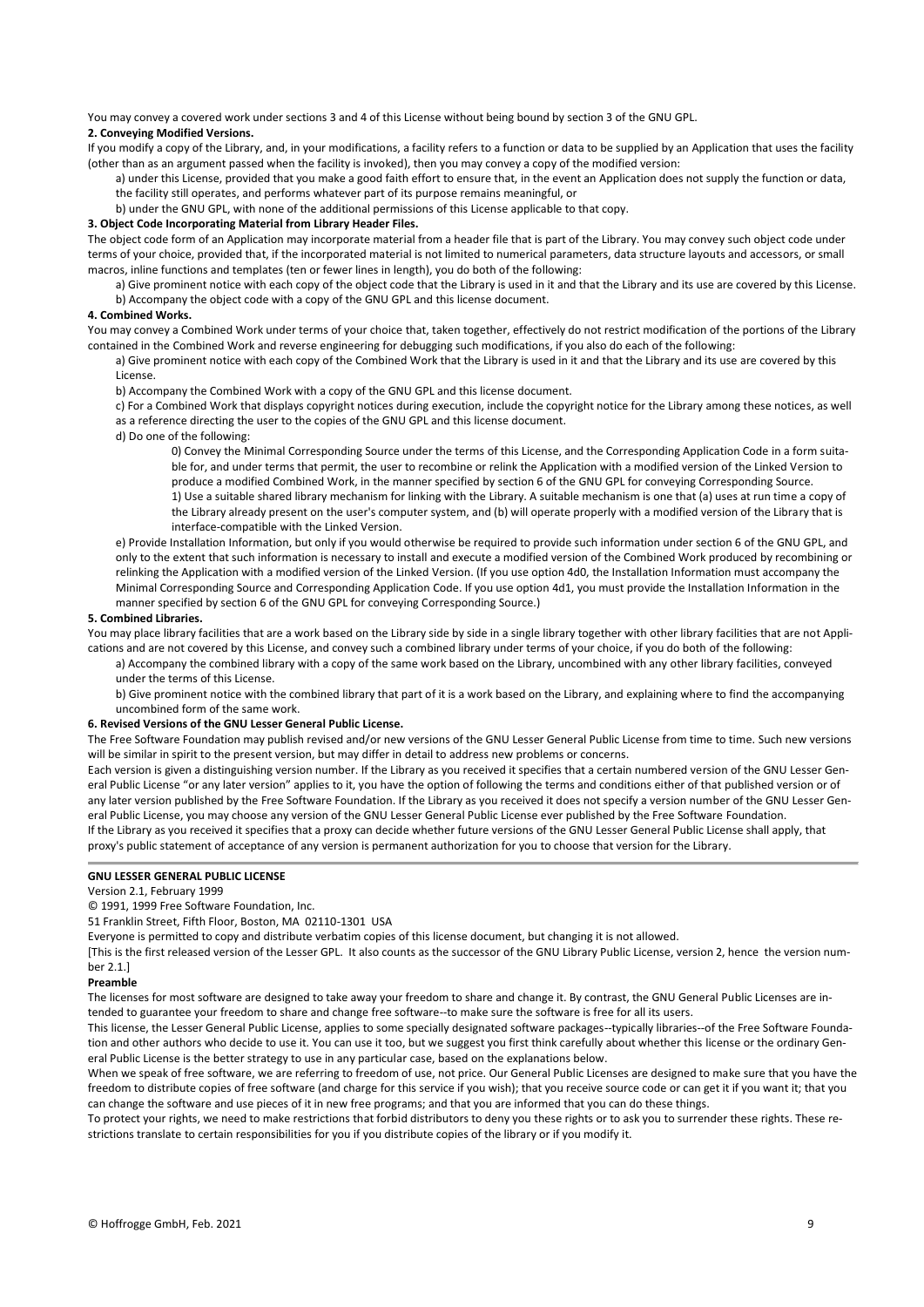For example, if you distribute copies of the library, whether gratis or for a fee, you must give the recipients all the rights that we gave you. You must make sure that they, too, receive or can get the source code. If you link other code with the library, you must provide complete object files to the recipients, so that they can relink them with the library after making changes to the library and recompiling it. And you must show them these terms so they know their rights.

We protect your rights with a two-step method: (1) we copyright the library, and (2) we offer you this license, which gives you legal permission to copy, distribute and/or modify the library.

To protect each distributor, we want to make it very clear that there is no warranty for the free library. Also, if the library is modified by someone else and passed on, the recipients should know that what they have is not the original version, so that the original author's reputation will not be affected by problems that might be introduced by others.

Finally, software patents pose a constant threat to the existence of any free program. We wish to make sure that a company cannot effectively restrict the users of a free program by obtaining a restrictive license from a patent holder. Therefore, we insist that any patent license obtained for a version of the library must be consistent with the full freedom of use specified in this license.

Most GNU software, including some libraries, is covered by the ordinary GNU General Public License. This license, the GNU Lesser General Public License, applies to certain designated libraries, and is quite different from the ordinary General Public License. We use this license for certain libraries in order to permit linking those libraries into non-free programs.

When a program is linked with a library, whether statically or using a shared library, the combination of the two is legally speaking a combined work, a derivative of the original library. The ordinary General Public License therefore permits such linking only if the entire combination fits its criteria of freedom. The Lesser General Public License permits more lax criteria for linking other code with the library.

We call this license the "Lesser" General Public License because it does Less to protect the user's freedom than the ordinary General Public License. It also provides other free software developers Less of an advantage over competing non-free programs. These disadvantages are the reason we use the ordinary General Public License for many libraries. However, the Lesser license provides advantages in certain special circumstances.

For example, on rare occasions, there may be a special need to encourage the widest possible use of a certain library, so that it becomes a de-facto standard. To achieve this, non-free programs must be allowed to use the library. A more frequent case is that a free library does the same job as widely used non-free libraries. In this case, there is little to gain by limiting the free library to free software only, so we use the Lesser General Public License. In other cases, permission to use a particular library in non-free programs enables a greater number of people to use a large body of free software. For example, permission to use the GNU C Library in non-free programs enables many more people to use the whole GNU operating system, as well as its variant, the GNU/Linux operating system.

Although the Lesser General Public License is Less protective of the users' freedom, it does ensure that the user of a program that is linked with the Library has the freedom and the wherewithal to run that program using a modified version of the Library.

The precise terms and conditions for copying, distribution and modification follow. Pay close attention to the difference between a "work based on the library" and a "work that uses the library". The former contains code derived from the library, whereas the latter must be combined with the library in order to run.

### **TERMS AND CONDITIONS FOR COPYING, DISTRIBUTION AND MODIFICATION**

**0.** This License Agreement applies to any software library or other program which contains a notice placed by the copyright holder or other authorized party saying it may be distributed under the terms of this Lesser General Public License (also called "this License"). Each licensee is addressed as "you". A "library" means a collection of software functions and/or data prepared so as to be conveniently linked with application programs (which use some of those functions and data) to form executables.

The "Library", below, refers to any such software library or work which has been distributed under these terms. A "work based on the Library" means either the Library or any derivative work under copyright law: that is to say, a work containing the Library or a portion of it, either verbatim or with modifications and/or translated straightforwardly into another language. (Hereinafter, translation is included without limitation in the term "modification".) "Source code" for a work means the preferred form of the work for making modifications to it. For a library, complete source code means all the source code for all modules it contains, plus any associated interface definition files, plus the scripts used to control compilation and installation of the library. Activities other than copying, distribution and modification are not covered by this License; they are outside its scope. The act of running a program using the Library is not restricted, and output from such a program is covered only if its contents constitute a work based on the Library (independent of the use of the Library in a tool for writing it). Whether that is true depends on what the Library does and what the program that uses the Library does. **1.** You may copy and distribute verbatim copies of the Library's complete source code as you receive it, in any medium, provided that you conspicuously and appropriately publish on each copy an appropriate copyright notice and disclaimer of warranty; keep intact all the notices that refer to this License and to the absence of any warranty; and distribute a copy of this License along with the Library.

You may charge a fee for the physical act of transferring a copy, and you may at your option offer warranty protection in exchange for a fee. **2.** You may modify your copy or copies of the Library or any portion of it, thus forming a work based on the Library, and copy and distribute such modifications or work under the terms of Section 1 above, provided that you also meet all of these conditions:

**a)** The modified work must itself be a software library.

**b)** You must cause the files modified to carry prominent notices stating that you changed the files and the date of any change.

**c)** You must cause the whole of the work to be licensed at no charge to all third parties under the terms of this License.

**d)** If a facility in the modified Library refers to a function or a table of data to be supplied by an application program that uses the facility, other than as an argument passed when the facility is invoked, then you must make a good faith effort to ensure that, in the event an application does not supply such function or table, the facility still operates, and performs whatever part of its purpose remains meaningful.

(For example, a function in a library to compute square roots has a purpose that is entirely well-defined independent of the application. Therefore, Subsection 2d requires that any application-supplied function or table used by this function must be optional: if the application does not supply it, the square root function must still compute square roots.)

These requirements apply to the modified work as a whole. If identifiable sections of that work are not derived from the Library, and can be reasonably considered independent and separate works in themselves, then this License, and its terms, do not apply to those sections when you distribute them as separate works. But when you distribute the same sections as part of a whole which is a work based on the Library, the distribution of the whole must be on the terms of this License, whose permissions for other licensees extend to the entire whole, and thus to each and every part regardless of who wrote it.

Thus, it is not the intent of this section to claim rights or contest your rights to work written entirely by you; rather, the intent is to exercise the right to control the distribution of derivative or collective works based on the Library.

In addition, mere aggregation of another work not based on the Library with the Library (or with a work based on the Library) on a volume of a storage or distribution medium does not bring the other work under the scope of this License.

**3.** You may opt to apply the terms of the ordinary GNU General Public License instead of this License to a given copy of the Library. To do this, you must alter all the notices that refer to this License, so that they refer to the ordinary GNU General Public License, version 2, instead of to this License. (If a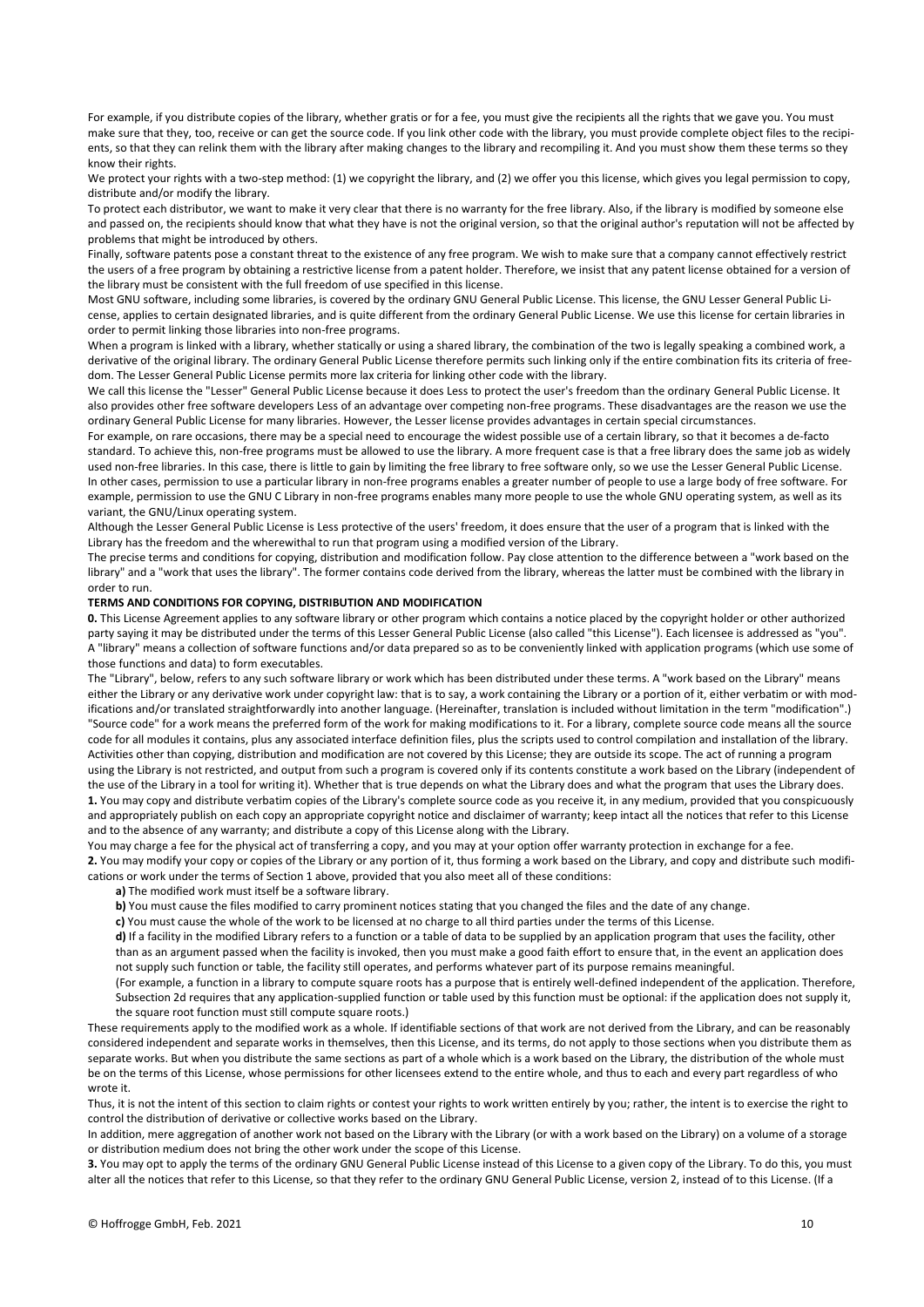newer version than version 2 of the ordinary GNU General Public License has appeared, then you can specify that version instead if you wish.) Do not make any other change in these notices.

Once this change is made in a given copy, it is irreversible for that copy, so the ordinary GNU General Public License applies to all subsequent copies and derivative works made from that copy.

This option is useful when you wish to copy part of the code of the Library into a program that is not a library.

**4.** You may copy and distribute the Library (or a portion or derivative of it, under Section 2) in object code or executable form under the terms of Sections 1 and 2 above provided that you accompany it with the complete corresponding machine-readable source code, which must be distributed under the terms of Sections 1 and 2 above on a medium customarily used for software interchange.

If distribution of object code is made by offering access to copy from a designated place, then offering equivalent access to copy the source code from the same place satisfies the requirement to distribute the source code, even though third parties are not compelled to copy the source along with the object code.

**5.** A program that contains no derivative of any portion of the Library, but is designed to work with the Library by being compiled or linked with it, is called a "work that uses the Library". Such a work, in isolation, is not a derivative work of the Library, and therefore falls outside the scope of this License.

However, linking a "work that uses the Library" with the Library creates an executable that is a derivative of the Library (because it contains portions of the Library), rather than a "work that uses the library". The executable is therefore covered by this License. Section 6 states terms for distribution of such executables.

When a "work that uses the Library" uses material from a header file that is part of the Library, the object code for the work may be a derivative work of the Library even though the source code is not. Whether this is true is especially significant if the work can be linked without the Library, or if the work is itself a library. The threshold for this to be true is not precisely defined by law.

If such an object file uses only numerical parameters, data structure layouts and accessors, and small macros and small inline functions (ten lines or less in length), then the use of the object file is unrestricted, regardless of whether it is legally a derivative work. (Executables containing this object code plus portions of the Library will still fall under Section 6.)

Otherwise, if the work is a derivative of the Library, you may distribute the object code for the work under the terms of Section 6. Any executables containing that work also fall under Section 6, whether or not they are linked directly with the Library itself.

**6.** As an exception to the Sections above, you may also combine or link a "work that uses the Library" with the Library to produce a work containing portions of the Library, and distribute that work under terms of your choice, provided that the terms permit modification of the work for the customer's own use and reverse engineering for debugging such modifications.

You must give prominent notice with each copy of the work that the Library is used in it and that the Library and its use are covered by this License. You must supply a copy of this License. If the work during execution displays copyright notices, you must include the copyright notice for the Library among them, as well as a reference directing the user to the copy of this License. Also, you must do one of these things:

**a)** Accompany the work with the complete corresponding machine-readable source code for the Library including whatever changes were used in the work (which must be distributed under Sections 1 and 2 above); and, if the work is an executable linked with the Library, with the complete machine-readable "work that uses the Library", as object code and/or source code, so that the user can modify the Library and then relink to produce a modified executable containing the modified Library. (It is understood that the user who changes the contents of definitions files in the Library will not necessarily be able to recompile the application to use the modified definitions.)

**b)** Use a suitable shared library mechanism for linking with the Library. A suitable mechanism is one that (1) uses at run time a copy of the library already present on the user's computer system, rather than copying library functions into the executable, and (2) will operate properly with a modified version of the library, if the user installs one, as long as the modified version is interface-compatible with the version that the work was made with.

**c)** Accompany the work with a written offer, valid for at least three years, to give the same user the materials specified in Subsection 6a, above, for a charge no more than the cost of performing this distribution.

**d**) If distribution of the work is made by offering access to copy from a designated place, offer equivalent access to copy the above specified materials from the same place.

**e)** Verify that the user has already received a copy of these materials or that you have already sent this user a copy.

For an executable, the required form of the "work that uses the Library" must include any data and utility programs needed for reproducing the executable from it. However, as a special exception, the materials to be distributed need not include anything that is normally distributed (in either source or binary form) with the major components (compiler, kernel, and so on) of the operating system on which the executable runs, unless that component itself accompanies the executable.

It may happen that this requirement contradicts the license restrictions of other proprietary libraries that do not normally accompany the operating system. Such a contradiction means you cannot use both them and the Library together in an executable that you distribute.

**7.** You may place library facilities that are a work based on the Library side-by-side in a single library together with other library facilities not covered by this License, and distribute such a combined library, provided that the separate distribution of the work based on the Library and of the other library facilities is otherwise permitted, and provided that you do these two things:

**a)** Accompany the combined library with a copy of the same work based on the Library, uncombined with any other library facilities. This must be distributed under the terms of the Sections above.

**b)** Give prominent notice with the combined library of the fact that part of it is a work based on the Library, and explaining where to find the accompanying uncombined form of the same work.

**8.** You may not copy, modify, sublicense, link with, or distribute the Library except as expressly provided under this License. Any attempt otherwise to copy, modify, sublicense, link with, or distribute the Library is void, and will automatically terminate your rights under this License. However, parties who have received copies, or rights, from you under this License will not have their licenses terminated so long as such parties remain in full compliance. **9.** You are not required to accept this License, since you have not signed it. However, nothing else grants you permission to modify or distribute the Library or its derivative works. These actions are prohibited by law if you do not accept this License. Therefore, by modifying or distributing the Library (or any work based on the Library), you indicate your acceptance of this License to do so, and all its terms and conditions for copying, distributing or modifying the Library or works based on it.

**10.** Each time you redistribute the Library (or any work based on the Library), the recipient automatically receives a license from the original licensor to copy, distribute, link with or modify the Library subject to these terms and conditions. You may not impose any further restrictions on the recipients' exercise of the rights granted herein. You are not responsible for enforcing compliance by third parties with this License.

**11.** If, as a consequence of a court judgment or allegation of patent infringement or for any other reason (not limited to patent issues), conditions are imposed on you (whether by court order, agreement or otherwise) that contradict the conditions of this License, they do not excuse you from the conditions of this License. If you cannot distribute so as to satisfy simultaneously your obligations under this License and any other pertinent obligations, then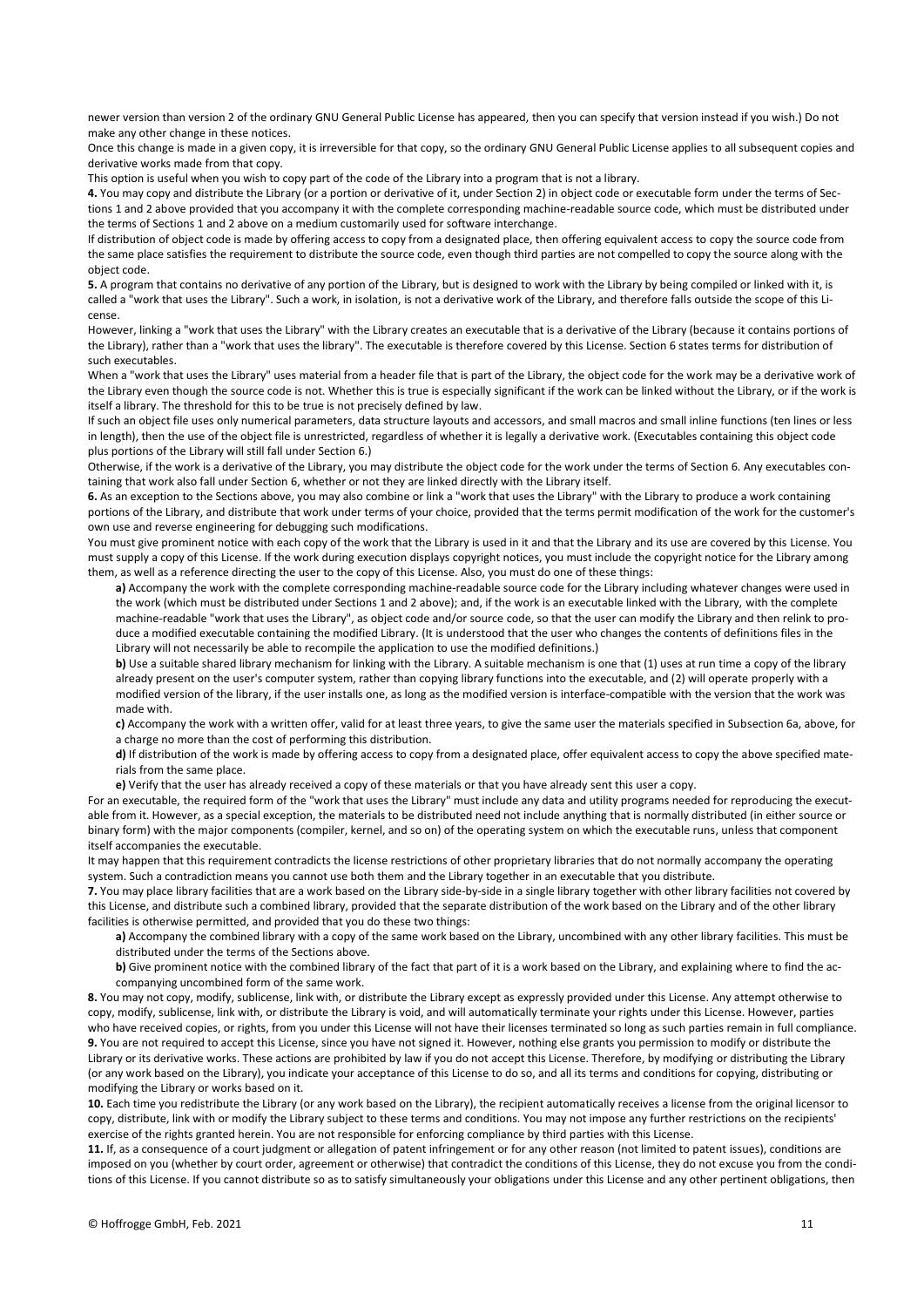as a consequence you may not distribute the Library at all. For example, if a patent license would not permit royalty-free redistribution of the Library by all those who receive copies directly or indirectly through you, then the only way you could satisfy both it and this License would be to refrain entirely from distribution of the Library.

If any portion of this section is held invalid or unenforceable under any particular circumstance, the balance of the section is intended to apply, and the section as a whole is intended to apply in other circumstances.

It is not the purpose of this section to induce you to infringe any patents or other property right claims or to contest validity of any such claims; this section has the sole purpose of protecting the integrity of the free software distribution system which is implemented by public license practices. Many people have made generous contributions to the wide range of software distributed through that system in reliance on consistent application of that system; it is up to the author/donor to decide if he or she is willing to distribute software through any other system and a licensee cannot impose that choice.

This section is intended to make thoroughly clear what is believed to be a consequence of the rest of this License.

**12.** If the distribution and/or use of the Library is restricted in certain countries either by patents or by copyrighted interfaces, the original copyright holder who places the Library under this License may add an explicit geographical distribution limitation excluding those countries, so that distribution is permitted only in or among countries not thus excluded. In such case, this License incorporates the limitation as if written in the body of this License. **13.** The Free Software Foundation may publish revised and/or new versions of the Lesser General Public License from time to time. Such new versions will be similar in spirit to the present version, but may differ in detail to address new problems or concerns.

Each version is given a distinguishing version number. If the Library specifies a version number of this License which applies to it and "any later version", you have the option of following the terms and conditions either of that version or of any later version published by the Free Software Foundation. If the Library does not specify a license version number, you may choose any version ever published by the Free Software Foundation.

**14.** If you wish to incorporate parts of the Library into other free programs whose distribution conditions are incompatible with these, write to the author to ask for permission. For software which is copyrighted by the Free Software Foundation, write to the Free Software Foundation; we sometimes make exceptions for this. Our decision will be guided by the two goals of preserving the free status of all derivatives of our free software and of promoting the sharing and reuse of software generally.

#### **NO WARRANTY**

**15.** BECAUSE THE LIBRARY IS LICENSED FREE OF CHARGE, THERE IS NO WARRANTY FOR THE LIBRARY, TO THE EXTENT PERMITTED BY APPLICABLE LAW. EXCEPT WHEN OTHERWISE STATED IN WRITING THE COPYRIGHT HOLDERS AND/OR OTHER PARTIES PROVIDE THE LIBRARY "AS IS" WITHOUT WAR-RANTY OF ANY KIND, EITHER EXPRESSED OR IMPLIED, INCLUDING, BUT NOT LIMITED TO, THE IMPLIED WARRANTIES OF MERCHANTABILITY AND FIT-NESS FOR A PARTICULAR PURPOSE. THE ENTIRE RISK AS TO THE QUALITY AND PERFORMANCE OF THE LIBRARY IS WITH YOU. SHOULD THE LIBRARY PROVE DEFECTIVE, YOU ASSUME THE COST OF ALL NECESSARY SERVICING, REPAIR OR CORRECTION.

**16.** IN NO EVENT UNLESS REQUIRED BY APPLICABLE LAW OR AGREED TO IN WRITING WILL ANY COPYRIGHT HOLDER, OR ANY OTHER PARTY WHO MAY MODIFY AND/OR REDISTRIBUTE THE LIBRARY AS PERMITTED ABOVE, BE LIABLE TO YOU FOR DAMAGES, INCLUDING ANY GENERAL, SPECIAL, INCI-DENTAL OR CONSEQUENTIAL DAMAGES ARISING OUT OF THE USE OR INABILITY TO USE THE LIBRARY (INCLUDING BUT NOT LIMITED TO LOSS OF DATA OR DATA BEING RENDERED INACCURATE OR LOSSES SUSTAINED BY YOU OR THIRD PARTIES OR A FAILURE OF THE LIBRARY TO OPERATE WITH ANY OTHER SOFTWARE), EVEN IF SUCH HOLDER OR OTHER PARTY HAS BEEN ADVISED OF THE POSSIBILITY OF SUCH DAMAGES.

#### **The GNU General Public License (GPL)**

#### Version 2, June 1991

Copyright (C) 1989, 1991 Free Software Foundation, Inc. 51 Franklin Street, Fifth Floor, Boston, MA 02110-1301 USA

Everyone is permitted to copy and distribute verbatim copies of this license document, but changing it is not allowed.

#### Preamble

The licenses for most software are designed to take away your freedom to share and change it. By contrast, the GNU General Public License isintended to guarantee your freedom to share and change free software--to make sure the software is free for all its users. This General Public License applies to most of the Free Software Foundation's software and to any other program whose authors commit to using it. (Some other Free Software Foundation software is covered by the GNU Library General Public License instead.) You can apply it to your programs, too.

When we speak of free software, we are referring to freedom, not price. Our General Public Licenses are designed to make sure that you have thefreedom to distribute copies of free software (and charge for this service if you wish), that you receive source code or can get it if you want it, that you can change the software or use pieces of it in new free programs; and that you know you can do these things.

To protect your rights, we need to make restrictions that forbid anyone to deny you these rights or to ask you to surrender the rights. Theserestrictions translate to certain responsibilities for you if you distribute copies of the software, or if you modify it.

For example, if you distribute copies of such a program, whether gratis or for a fee, you must give the recipients all the rights that you have. You must make sure that they, too, receive or can get the source code. And you must show them these terms so they know their rights.

We protect your rights with two steps: (1) copyright the software, and (2) offer you this license which gives you legal permission to copy,distribute and/or modify the software.

Also, for each author's protection and ours, we want to make certain that everyone understands that there is no warranty for this free software. If the software is modified by someone else and passed on, we want its recipients to know that what they have is not the original, so that anyproblems introduced by others will not reflect on the original authors' reputations.

Finally, any free program is threatened constantly by software patents. We wish to avoid the danger that redistributors of a free program will individually obtain patent licenses, in effect making the program proprietary. To prevent this, we have made it clear that any patent must belicensed for everyone's free use or not licensed at all.

The precise terms and conditions for copying, distribution and modification follow.

TERMS AND CONDITIONS FOR COPYING, DISTRIBUTION AND MODIFICATION

0. This License applies to any program or other work which contains a notice placed by the copyright holder saying it may be distributed under the terms of this General Public License. The "Program", below, refers to any such program or work, and a "work based on the Program" meanseither the Program or any derivative work under copyright law: that is to say, a work containing the Program or a portion of it, either verbatim or with modifications and/or translated into another language. (Hereinafter, translation is included without limitation in the term"modification".) Each licensee is addressed as "you". Activities other than copying, distribution and modification are not covered by this License; they are outside its scope. The act of running the Program is not restricted, and the output from the Program is covered only if its contents constitute a work based on the Program (independentof having been made by running the Program). Whether that is true depends on what the Program does.

1. You may copy and distribute verbatim copies of the Program's source code as you receive it, in any medium, provided that you conspicuouslyand appropriately publish on each copy an appropriate copyright notice and disclaimer of warranty; keep intact all the notices that refer to this License and to the absence of any warranty; and give any other recipients of the Program a copy of this License along with the Program.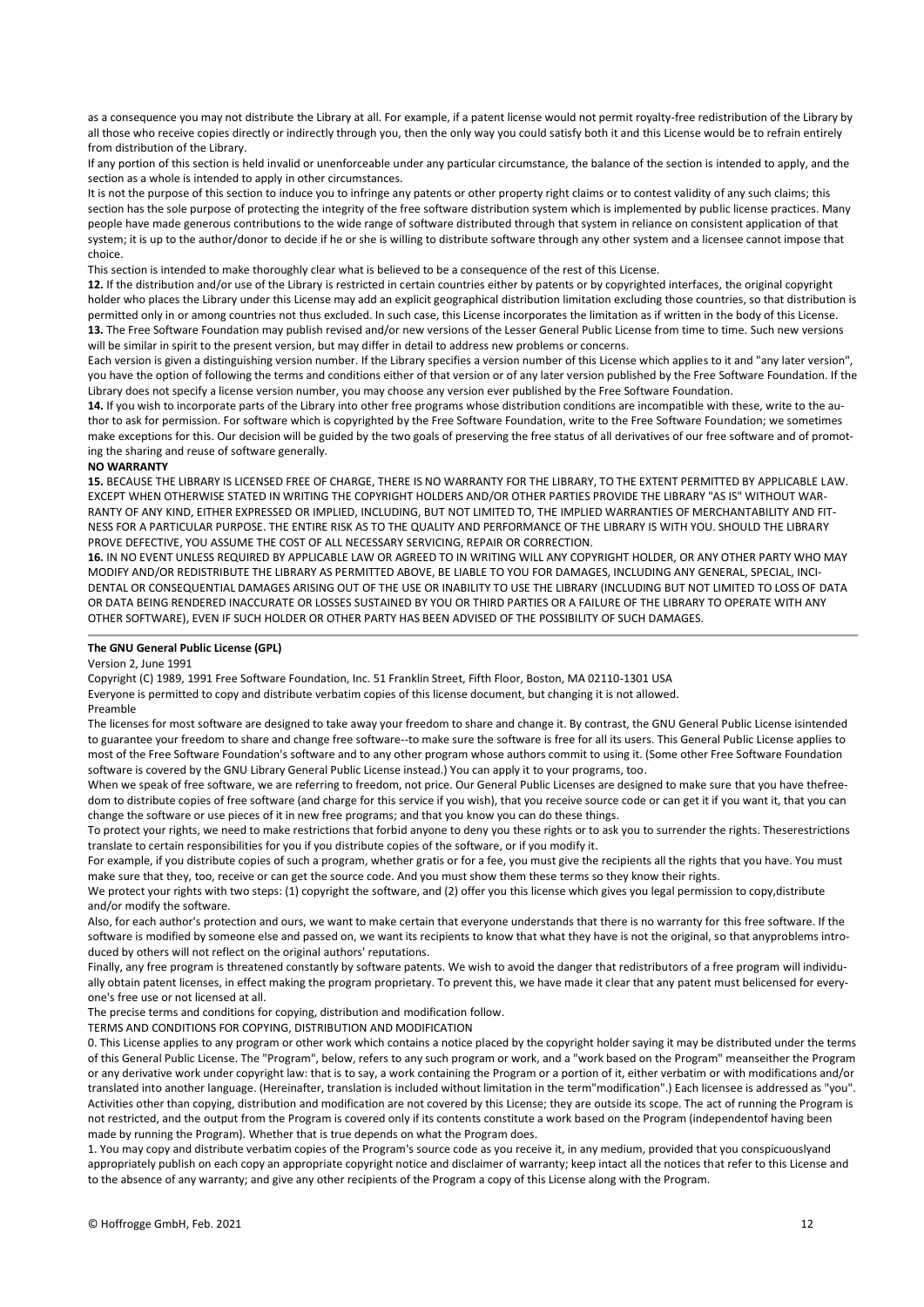You may charge a fee for the physical act of transferring a copy, and you may at your option offer warranty protection in exchange for a fee. 2. You may modify your copy or copies of the Program or any portion of it, thus forming a work based on the Program, and copy and distribute such modifications or work under the terms of Section 1 above, provided that you also meet all of these conditions:

a) You must cause the modified files to carry prominent notices stating that you changed the files and the date of any change.

b) You must cause any work that you distribute or publish, that in whole or in part contains or is derived from the Program or any partthereof, to be licensed as a whole at no charge to all third parties under the terms of this License.

c) If the modified program normally reads commands interactively when run, you must cause it, when started running for such interactive use inthe most ordinary way, to print or display an announcement including an appropriate copyright notice and a notice that there is no warranty (or else, saying that you provide a warranty) and that users may redistribute the program under these conditions, and telling the user how toview a copy of this License. (Exception: if the Program itself is interactive but does not normally print such an announcement, your work based on the Program is not required to print an announcement.)

These requirements apply to the modified work as a whole. If identifiable sections of that work are not derived from the Program, and can bereasonably considered independent and separate works in themselves, then this License, and its terms, do not apply to those sections when you distribute them as separate works. But when you distribute the same sections as part of a whole which is a work based on the Program, thedistribution of the whole must be on the terms of this License, whose permissions for other licensees extend to the entire whole, and thus to each and every part regardless of who wrote it.

Thus, it is not the intent of this section to claim rights or contest your rights to work written entirely by you; rather, the intent is toexercise the right to control the distribution of derivative or collective works based on the Program.

In addition, mere aggregation of another work not based on the Program with the Program (or with a work based on the Program) on a volume of a storage or distribution medium does not bring the other work under the scope of this License.

3. You may copy and distribute the Program (or a work based on it, under Section 2) in object code or executable form under the terms ofSections 1 and 2 above provided that you also do one of the following:

a) Accompany it with the complete corresponding machine-readable source code, which must be distributed under the terms of Sections 1 and 2above on a medium customarily used for software interchange; or,

b) Accompany it with a written offer, valid for at least three years, to give any third party, for a charge no more than your cost of physically performing source distribution, a complete machine-readable copy of the corresponding source code, to be distributed under the termsof Sections 1 and 2 above on a medium customarily used for software interchange; or,

c) Accompany it with the information you received as to the offer to distribute corresponding source code. (This alternative is allowed only for noncommercial distribution and only if you received the program in object code or executable form with such an offer, in accord withSubsection b above.) The source code for a work means the preferred form of the work for making modifications to it. For an executable work, complete source code means all the source code for all modules it contains, plus any associated interface definition files, plus the scripts used to controlcompilation and installation of the executable. However, as a special exception, the source code distributed need not include anything that is normally distributed (in either source or binary form) with the major components (compiler, kernel, and so on) of the operating systemon which the executable runs, unless that component itself accompanies the executable.

If distribution of executable or object code is made by offering access to copy from a designated place, then offering equivalent access to copythe source code from the same place counts as distribution of the source code, even though third parties are not compelled to copy the source along with the object code.

4. You may not copy, modify, sublicense, or distribute the Program except as expressly provided under this License. Any attempt otherwise tocopy, modify, sublicense or distribute the Program is void, and will automatically terminate your rights under this License. However, parties who have received copies, or rights, from you under this License will not have their licenses terminated so long as such parties remain in fullcompliance. 5. You are not required to accept this License, since you have not signed it. However, nothing else grants you permission to modify or distribute the Program or its derivative works. These actions are prohibited by law if you do not accept this License. Therefore, by modifyingor distributing the Program (or any work based on the Program), you indicate your acceptance of this License to do so, and all its terms and conditions for copying, distributing or modifying the Program or works based on it.

6. Each time you redistribute the Program (or any work based on the Program), the recipient automatically receives a license from the originallicensor to copy, distribute or modify the Program subject to these terms and conditions. You may not impose any further restrictions on the recipients' exercise of the rights granted herein. You are not responsible for enforcing compliance by third parties to this License.

7. If, as a consequence of a court judgment or allegation of patent infringement or for any other reason (not limited to patent issues), conditions are imposed on you (whether by court order, agreement or otherwise) that contradict the conditions of this License, they do not excuse you from the conditions of this License. If you cannot distribute so as to satisfy simultaneously your obligations under this License and any other pertinent obligations, then as a consequence you may not distribute the Program at all. For example, if a patent license would not permit royalty-free redistribution of the Program by all those who receive copies directly or indirectly through you, then the only way you could satisfy both it and this License would be to refrain entirely from distribution of the Program.

If any portion of this section is held invalid or unenforceable under any particular circumstance, the balance of the section is intended toapply and the section as a whole is intended to apply in other circumstances.

It is not the purpose of this section to induce you to infringe any patents or other property right claims or to contest validity of any such claims; this section has the sole purpose of protecting the integrity of the free software distribution system, which is implemented by publiclicense practices. Many people have made generous contributions to the wide range of software distributed through that system in reliance on consistent application of that system; it is up to the author/donor to decide if he or she is willing to distribute software through anyother system and a licensee cannot impose that choice.

This section is intended to make thoroughly clear what is believed to be a consequence of the rest of this License.

8. If the distribution and/or use of the Program is restricted in certain countries either by patents or by copyrighted interfaces, the originalcopyright holder who places the Program under this License may add an explicit geographical distribution limitation excluding those countries, so that distribution is permitted only in or among countries not thus excluded. In such case, this License incorporates thelimitation as if written in the body of this License. 9. The Free Software Foundation may publish revised and/or new versions of the General Public License from time to time. Such new versions willbe similar in spirit to the present version, but may differ in detail to address new problems or concerns.

Each version is given a distinguishing version number. If the Program specifies a version number of this License which applies to it and "any later version", you have the option of following the terms and conditions either of that version or of any later version published by the FreeSoftware Foundation. If the Program does not specify a version number of this License, you may choose any version ever published by the Free Software Foundation. 10. If you wish to incorporate parts of the Program into other free programs whose distribution conditions are different, write to the author toask for permission. For software which is copyrighted by the Free Software Foundation, write to the Free Software Foundation; we sometimes make exceptions